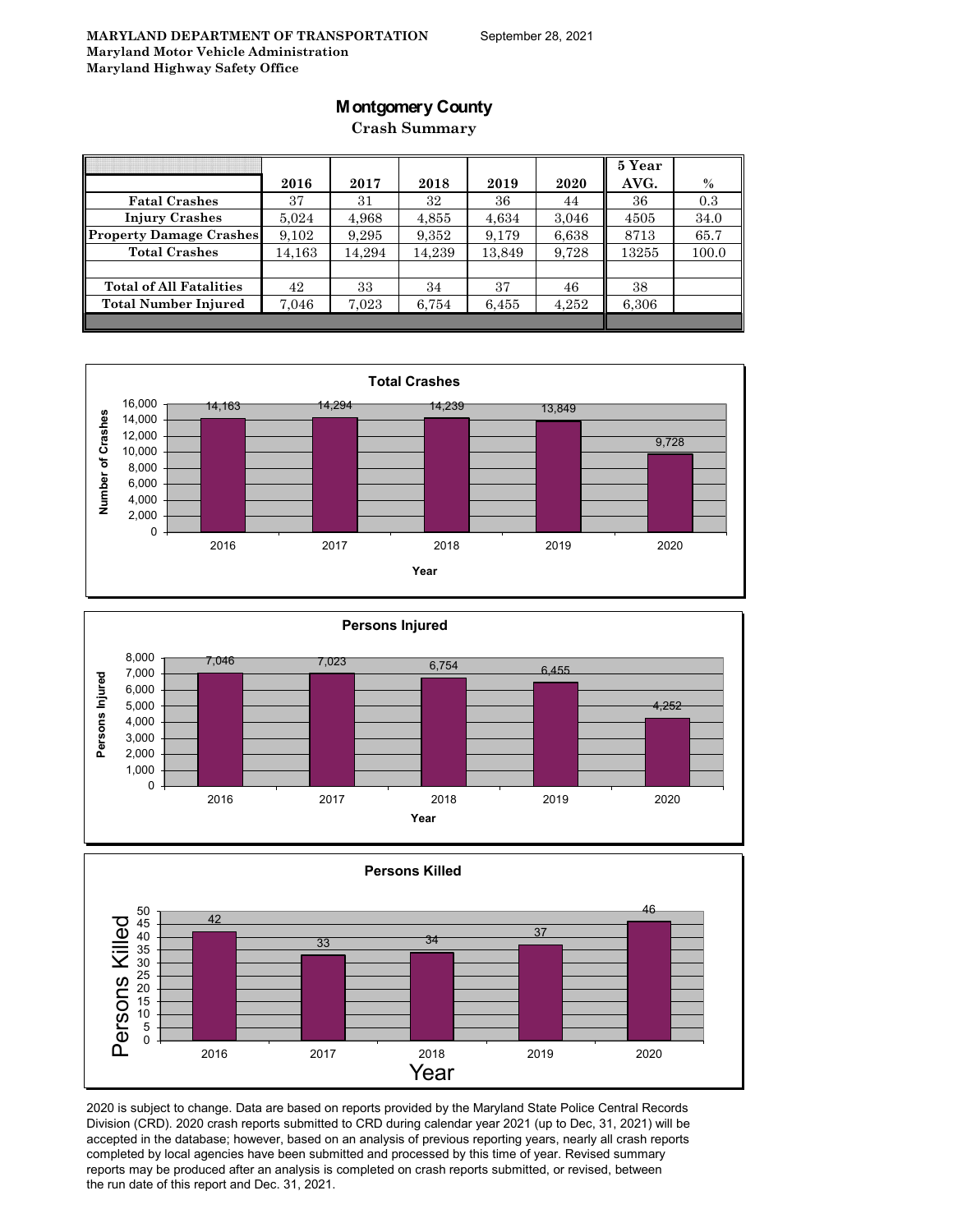|                        |                  |                   | Route Type       |                  |                  |                  |               |
|------------------------|------------------|-------------------|------------------|------------------|------------------|------------------|---------------|
|                        |                  |                   |                  |                  |                  |                  |               |
| Route Type             | 2016             | 2017              | 2018             | 2019             | 2020             | AVG.             | $\%$          |
| <b>IS</b>              | 1,940            | 1,994             | 2,275            | 2,119            | 1,648            | 1995             | 15.1          |
| <b>US</b>              | 452              | 440               | 460              | 403              | 303              | 412              | 3.1           |
| <b>MD</b>              | 5,048            | 4,955             | 4,917            | 4,923            | 3,290            | 4627             | 34.9          |
| $\bf CO$               | 3,854            | 3,967             | 4,028            | 3,892            | 2,720            | 3692             | $27.9\,$      |
| MU                     | 680              | 697               | 742              | 682              | 517              | 664              | 5.0           |
| GV                     | 69               | $52\,$            | ${\bf 76}$       | $58\,$           | $\bf 29$         | $57\,$           | $0.4\,$       |
| $\mathbf{SR}$          | $\boldsymbol{3}$ | $\,6\,$           | 7                | $\mathbf{1}$     | $\boldsymbol{0}$ | $\boldsymbol{3}$ | 0.0           |
| <b>OP</b>              | 89               | 91                | 84               | 81               | 68               | 83               | $0.6\,$       |
| Balto. City CY         | $\overline{0}$   | $\boldsymbol{0}$  | $\boldsymbol{0}$ | $\mathbf{0}$     | $\overline{0}$   | $\mathbf{0}$     | 0.0           |
| <b>Parking Lots</b>    | 1,207            | 1,283             | 1,183            | 1,229            | 788              | 1138             | 8.6           |
| Unknown                | 821              | 809               | 467              | 461              | 365              | 585              | $4.4\,$       |
| <b>Total Crashes</b>   | 14,163           | 14,294            | 14,239           | 13,849           | 9,728            | 13255            | 100.0         |
|                        |                  |                   |                  |                  |                  |                  |               |
|                        |                  |                   |                  |                  |                  |                  |               |
| <b>Route Type</b>      | 2016             | 2017              | 2018             | 2019             | 2020             | AVG.             | $\frac{0}{0}$ |
| $\overline{\text{IS}}$ | 612              | 620               | 654              | 630              | 413              | 586              | 13.0          |
| <b>US</b>              | 178              | 155               | 166              | 144              | 106              | 150              | $\!.3$        |
| <b>MD</b>              | 2,103            | 2,065             | 2,008            | 1,934            | 1,232            | 1,868            | 41.5          |
| $\bf CO$               | 1,423            | 1,456             | 1,464            | 1,364            | 894              | 1,320            | 29.3          |
| MU                     | 194              | 214               | 222              | 206              | 165              | 200              | 4.4           |
| GV                     | $\bf 28$         | $16\,$            | ${\bf 26}$       | $\bf 23$         | 12               | 21               | 0.5           |
| $\mathbf{SR}$          | $\mathbf{1}$     | $\sqrt{3}$        | $\sqrt{2}$       | $\boldsymbol{0}$ | $\mathbf{0}$     | $\mathbf{1}$     | 0.0           |
| <b>OP</b>              | 36               | ${\bf 26}$        | $\bf 23$         | 31               | 20               | 27               | 0.6           |
| Balto. City CY         | $\mathbf{0}$     | $\mathbf{0}$      | $\mathbf{0}$     | $\mathbf{0}$     | $\mathbf{0}$     | $\overline{0}$   | $0.0\,$       |
| <b>Parking Lots</b>    | 203              | 191               | 177              | 193              | 125              | 178              | $\!.9$        |
| Unknown                | 246              | $\bf 222$         | 113              | 109              | 79               | 154              | 3.4           |
| <b>Injury Crashes</b>  | 5,024            | 4,968             | 4,855            | 4,634            | 3,046            | 4,505            | 100.0         |
|                        |                  |                   |                  |                  |                  |                  |               |
|                        |                  |                   |                  |                  |                  |                  |               |
| <b>Route Type</b>      | 2016             | 2017              | 2018             | 2019             | 2020             | AVG.             | $\%$          |
| IS                     | $\,6$            | $\bf 5$           | $\,2$            | 7                | $\mathbf{1}$     | $\overline{4}$   | 11.7          |
| <b>US</b>              | $\mathbf{1}$     | $\overline{2}$    | $\mathbf{1}$     | $\overline{0}$   | $\sqrt{2}$       | $\mathbf{1}$     | 3.3           |
| MD                     | $12\,$           | $16\,$            | $16\,$           | 11               | $\bf 28$         | $17\,$           | 46.1          |
| $\bf{CO}$              | 14               | $\scriptstyle{7}$ | $8\,$            | $12\,$           | 10               | 10               | 28.3          |
| MU                     | $\mathbf{1}$     | $\mathbf{0}$      | $\sqrt{2}$       | $\overline{4}$   | $\mathbf{1}$     | $\overline{2}$   | 4.4           |
| GV                     | $\sqrt{2}$       | $\boldsymbol{0}$  | $\sqrt{2}$       | $\boldsymbol{0}$ | $1\,$            | $\mathbf{1}$     | 2.8           |
| $\mathbf{SR}$          | $\boldsymbol{0}$ | $\boldsymbol{0}$  | $\boldsymbol{0}$ | $\boldsymbol{0}$ | $\boldsymbol{0}$ | $\mathbf{0}$     | 0.0           |
| <b>OP</b>              | $\mathbf{0}$     | $\mathbf{0}$      | $\mathbf{1}$     | $\mathbf{0}$     | $\overline{0}$   | $\mathbf{0}$     | 0.6           |
| Balto. City CY         | $\boldsymbol{0}$ | $\mathbf{0}$      | $\boldsymbol{0}$ | $\boldsymbol{0}$ | $\overline{0}$   | $\boldsymbol{0}$ | 0.0           |
| <b>Parking Lots</b>    | $\boldsymbol{0}$ | $\boldsymbol{0}$  | $\boldsymbol{0}$ | $\,1$            | $\overline{0}$   | $\boldsymbol{0}$ | 0.6           |
| Unknown                | $\mathbf{1}$     | $\mathbf{1}$      | $\mathbf{0}$     | $\mathbf{1}$     | $\mathbf{1}$     | $\mathbf{1}$     | $2.2\,$       |
| <b>Fatal Crashes</b>   | $\rm 37$         | 31                | $32\,$           | $36\,$           | $\rm 44$         | $36\,$           | 100.0         |

# **Montgomery County**

**Route Type**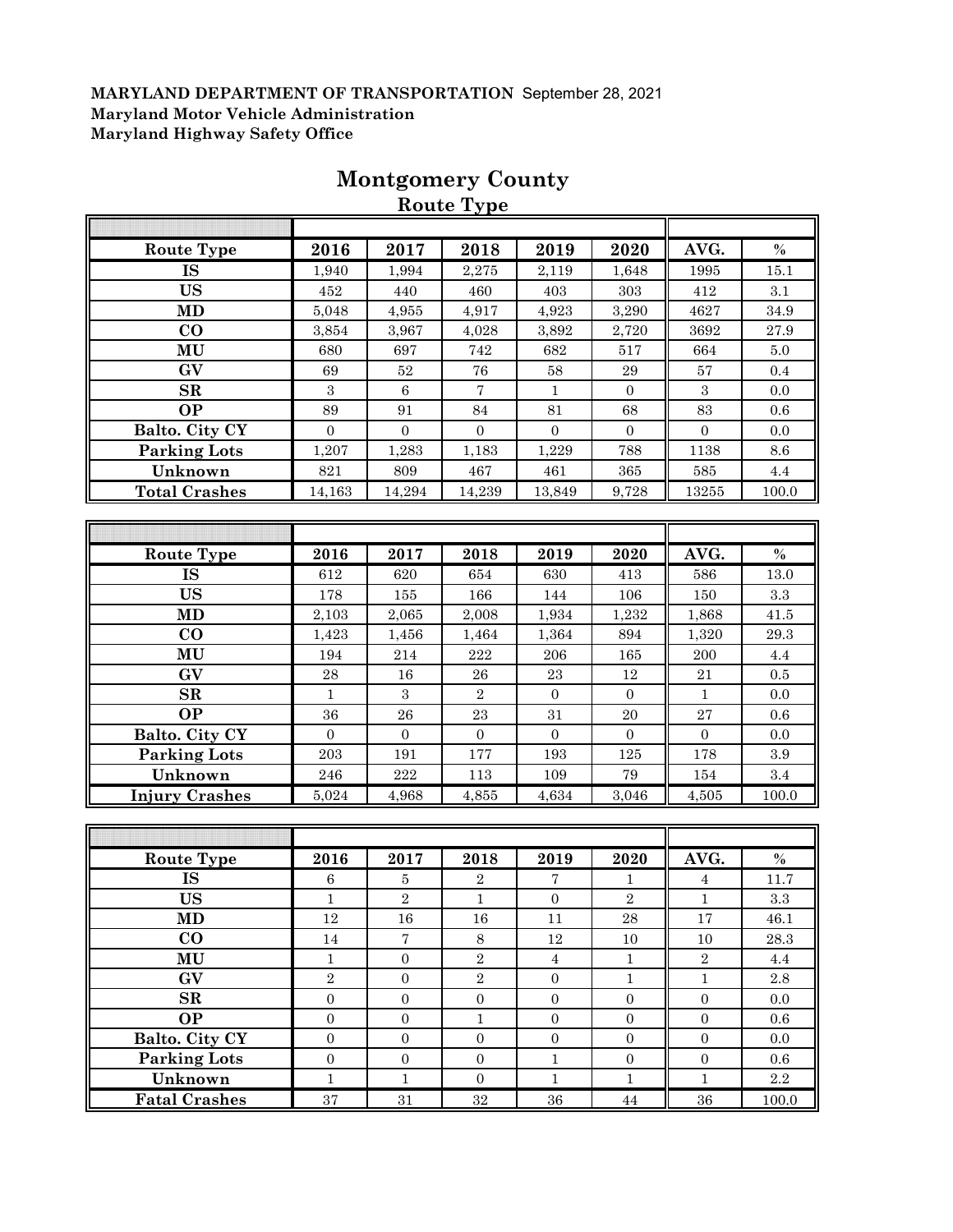#### **Montgomery County**

|                          |                  |                       | County           |                  |                  |                                |                       |
|--------------------------|------------------|-----------------------|------------------|------------------|------------------|--------------------------------|-----------------------|
|                          |                  |                       |                  |                  |                  |                                |                       |
| County                   | 2016             | 2017                  | 2018             | 2019             | 2020             | AVG.                           | $\frac{0}{0}$         |
| Allegany                 | 0                | $\mathbf{0}$          | $\mathbf{0}$     | $\mathbf{0}$     | $\mathbf{0}$     | $\mathbf{0}$                   | 0.0                   |
| Anne Arundel             | $\boldsymbol{0}$ | $\boldsymbol{0}$      | $\mathbf{0}$     | $\boldsymbol{0}$ | $\boldsymbol{0}$ | $\boldsymbol{0}$               | 0.0                   |
| <b>Baltimore</b>         | $\boldsymbol{0}$ | $\boldsymbol{0}$      | $\overline{0}$   | $\mathbf{0}$     | $\overline{0}$   | $\boldsymbol{0}$               | 0.0                   |
| Calvert                  | 0                | $\overline{0}$        | $\mathbf{0}$     | 0                | 0                | $\mathbf{0}$                   | 0.0                   |
| Caroline                 | $\boldsymbol{0}$ | $\boldsymbol{0}$      | $\bf{0}$         | 0                | $\boldsymbol{0}$ | $\boldsymbol{0}$               | 0.0                   |
| Carroll                  | $\overline{0}$   | $\overline{0}$        | $\overline{0}$   | $\overline{0}$   | $\overline{0}$   | $\overline{0}$                 | 0.0                   |
| Cecil                    | $\boldsymbol{0}$ | $\boldsymbol{0}$      | $\mathbf{0}$     | 0                | $\boldsymbol{0}$ | $\boldsymbol{0}$               | 0.0                   |
| Charles                  | $\mathbf{0}$     | $\mathbf{0}$          | $\overline{0}$   | $\mathbf{0}$     | $\overline{0}$   | $\overline{0}$                 | 0.0                   |
| Dorchester               | 0                | $\overline{0}$        | $\mathbf{0}$     | 0                | $\mathbf{0}$     | $\mathbf{0}$                   | 0.0                   |
| Frederick                | 0                | $\boldsymbol{0}$      | $\bf{0}$         | 0                | 0                | 0                              | 0.0                   |
| Garrett                  | $\overline{0}$   | $\overline{0}$        | $\overline{0}$   | 0                | 0                | $\overline{0}$                 | 0.0                   |
| Harford                  | $\boldsymbol{0}$ | $\boldsymbol{0}$      | $\mathbf{0}$     | 0                | $\boldsymbol{0}$ | $\boldsymbol{0}$               | 0.0                   |
| Howard                   | $\overline{0}$   | $\overline{0}$        | $\overline{0}$   | $\overline{0}$   | $\overline{0}$   | $\overline{0}$                 | 0.0                   |
| Kent                     | 0                | $\overline{0}$        | $\mathbf{0}$     | 0                | $\mathbf{0}$     | $\mathbf{0}$                   | 0.0                   |
| Montgomery               | 14,163           | 14,294                | 14,239           | 13,849           | 9,728            | 13,255                         | 100.0                 |
| Prince George's          | 0                | 0                     | $\mathbf{0}$     | 0                | 0                | $\mathbf{0}$                   | 0.0                   |
| Queen Anne's             | $\boldsymbol{0}$ | $\boldsymbol{0}$      | $\mathbf{0}$     | $\boldsymbol{0}$ | $\mathbf{0}$     | $\boldsymbol{0}$               | 0.0                   |
| St. Mary's               | $\boldsymbol{0}$ | $\boldsymbol{0}$      | $\mathbf{0}$     | $\bf{0}$         | $\overline{0}$   | $\overline{0}$                 | 0.0                   |
| Somerset                 | 0                | $\overline{0}$        | $\mathbf{0}$     | 0                | 0                | $\mathbf{0}$                   | 0.0                   |
| Talbot                   | $\boldsymbol{0}$ | $\boldsymbol{0}$      | $\bf{0}$         | 0                | 0                | 0                              | 0.0                   |
| Washington               | $\overline{0}$   | $\overline{0}$        | $\overline{0}$   | 0                | 0                | $\overline{0}$                 | 0.0                   |
| Wicomico                 | $\boldsymbol{0}$ | $\boldsymbol{0}$      | $\mathbf{0}$     | 0                | $\mathbf{0}$     | $\boldsymbol{0}$               | 0.0                   |
| Worcester                | $\boldsymbol{0}$ | $\mathbf{0}$          | $\overline{0}$   | $\mathbf{0}$     | $\overline{0}$   | $\overline{0}$                 | 0.0                   |
| <b>Baltimore City</b>    | 0                | $\overline{0}$        | $\mathbf{0}$     | 0                | 0                | $\mathbf{0}$                   | 0.0                   |
| <b>Total Crashes</b>     | 14,163           | 14,294                | 14,239           | 13,849           | 9,728            | 13.255                         | 100.0                 |
|                          |                  |                       |                  |                  |                  |                                |                       |
|                          |                  |                       |                  |                  |                  |                                |                       |
| County                   | 2016             | 2017                  | 2018             | 2019             | 2020             | AVG.                           | $\frac{0}{0}$         |
| Allegany                 | 0                | $\boldsymbol{0}$      | $\mathbf{0}$     | 0                | $\boldsymbol{0}$ | $\boldsymbol{0}$               | 0.0                   |
| Anne Arundel             | 0                | 0                     | $\overline{0}$   | 0                | $\mathbf{0}$     | $\overline{0}$                 | 0.0                   |
| <b>Baltimore</b>         | 0                | $\overline{0}$        | $\mathbf{0}$     | 0                | 0                | $\mathbf{0}$                   | 0.0                   |
| Calvert                  | $\boldsymbol{0}$ | $\boldsymbol{0}$      | $\mathbf{0}$     | 0                | $\boldsymbol{0}$ | $\boldsymbol{0}$               | 0.0                   |
| Caroline                 | $\overline{0}$   | $\overline{0}$        | $\overline{0}$   | $\overline{0}$   | $\overline{0}$   | $\overline{0}$                 | 0.0                   |
| Carroll                  | $\boldsymbol{0}$ | $\boldsymbol{0}$      | $\mathbf{0}$     | 0                | $\boldsymbol{0}$ | $\boldsymbol{0}$               | 0.0                   |
| Cecil                    | $\mathbf{0}$     | $\mathbf{0}$          | $\overline{0}$   | $\mathbf{0}$     | $\overline{0}$   | $\overline{0}$                 | 0.0                   |
| Charles                  | 0                | $\overline{0}$        | $\mathbf{0}$     | 0                | $\mathbf{0}$     | $\mathbf{0}$                   | 0.0                   |
| Dorchester               | $\boldsymbol{0}$ | $\boldsymbol{0}$      | $\bf{0}$         | 0                | 0                | 0                              | 0.0                   |
| Frederick                | $\overline{0}$   | $\overline{0}$        | $\overline{0}$   | $\overline{0}$   | 0                | $\overline{0}$                 | 0.0                   |
| Garrett                  | $\boldsymbol{0}$ | $\boldsymbol{0}$      | $\mathbf{0}$     | $\mathbf{0}$     | $\boldsymbol{0}$ | $\boldsymbol{0}$               | 0.0                   |
| Harford                  |                  | $\overline{0}$        | $\overline{0}$   |                  | $\overline{0}$   | $\overline{0}$                 |                       |
|                          | $\mathbf{0}$     |                       |                  | $\mathbf{0}$     |                  |                                | 0.0                   |
| Howard<br>Kent           | 0                | $\overline{0}$        | 0                | 0                | $\bf{0}$         | $\mathbf{0}$<br>$\overline{0}$ | 0.0                   |
|                          | $\boldsymbol{0}$ | $\boldsymbol{0}$      | $\boldsymbol{0}$ | 0                | $\boldsymbol{0}$ |                                | 0.0                   |
| Montgomery               | 5,024            | 4,968                 | 4,855            | 4,634            | 3,046            | 4,505                          | 100.0                 |
| Prince George's          | 0                | $\boldsymbol{0}$      | $\boldsymbol{0}$ | $\boldsymbol{0}$ | $\mathbf{0}$     | $\boldsymbol{0}$               | 0.0                   |
| Queen Anne's             | 0                | $\boldsymbol{0}$      | $\overline{0}$   | $\bf{0}$         | $\mathbf{0}$     | $\overline{0}$                 | 0.0                   |
| St. Mary's               | 0                | $\overline{0}$        | $\mathbf{0}$     | 0                | $\mathbf{0}$     | $\mathbf{0}$                   | 0.0                   |
| Somerset                 | $\boldsymbol{0}$ | $\boldsymbol{0}$      | $\bf{0}$         | 0                | 0                | 0                              | 0.0                   |
| Talbot                   | $\overline{0}$   | $\overline{0}$        | $\overline{0}$   | $\overline{0}$   | $\overline{0}$   | $\overline{0}$                 | 0.0                   |
| Washington               | $\boldsymbol{0}$ | $\mathbf{0}$          | $\mathbf{0}$     | 0                | $\mathbf{0}$     | $\boldsymbol{0}$               | 0.0                   |
| Wicomico                 | $\mathbf{0}$     | $\mathbf{0}$          | $\mathbf{0}$     | $\mathbf{0}$     | $\mathbf{0}$     | $\boldsymbol{0}$               | 0.0                   |
| Worcester                | 0                | 0                     | 0                | 0                | 0                | 0                              | $_{0.0}$              |
| <b>Baltimore City</b>    | 0                | $\boldsymbol{0}$      | $\boldsymbol{0}$ | $\boldsymbol{0}$ | $\boldsymbol{0}$ | $\boldsymbol{0}$               | 0.0                   |
| <b>Injury Crashes</b>    | 5.024            | 4,968                 | 4,855            | 4,634            | 3,046            | 4,505                          | 100.0                 |
|                          |                  |                       |                  |                  |                  |                                |                       |
| County                   | 2016             | 2017                  | 2018             | 2019             | 2020             | AVG.                           | $\%$                  |
| Allegany                 | 0                | $\boldsymbol{0}$      | 0                | 0                | $\boldsymbol{0}$ | $\boldsymbol{0}$               | 0.0                   |
| Anne Arundel             | 0                | 0                     | 0                | 0                | 0                | 0                              | 0.0                   |
| <b>Baltimore</b>         | 0                | 0                     | $\boldsymbol{0}$ | 0                | 0                | 0                              | 0.0                   |
|                          | $\boldsymbol{0}$ |                       | $\boldsymbol{0}$ | 0                | $\boldsymbol{0}$ | $\boldsymbol{0}$               |                       |
| Calvert<br>Caroline      |                  | 0<br>$\boldsymbol{0}$ | $\boldsymbol{0}$ | $\boldsymbol{0}$ | $\boldsymbol{0}$ |                                | 0.0                   |
|                          | 0                |                       |                  |                  |                  | $\boldsymbol{0}$               | 0.0                   |
| Carroll                  | $\boldsymbol{0}$ | $\boldsymbol{0}$      | $\boldsymbol{0}$ | $\boldsymbol{0}$ | $\boldsymbol{0}$ | $\boldsymbol{0}$               | 0.0                   |
| Cecil<br>$C1$ and $\sim$ | 0                | 0                     | 0                | 0                | 0                | 0<br>$\Delta$                  | 0.0<br>$\overline{0}$ |

| Calvert               | $\Omega$       | $\theta$       | $\theta$       | $\Omega$       | $\Omega$       | $\theta$       | 0.0   |
|-----------------------|----------------|----------------|----------------|----------------|----------------|----------------|-------|
| Caroline              | $\theta$       | $\Omega$       | $\theta$       | $\theta$       | $\Omega$       | $\theta$       | 0.0   |
| Carroll               | $\theta$       | $\Omega$       | $\theta$       | $\Omega$       | $\Omega$       | $\theta$       | 0.0   |
| Cecil                 | $\overline{0}$ | $\overline{0}$ | $\overline{0}$ | $\overline{0}$ | $\overline{0}$ | $\overline{0}$ | 0.0   |
| <b>Charles</b>        | $\Omega$       | $\overline{0}$ | $\theta$       | $\overline{0}$ | $\overline{0}$ | $\overline{0}$ | 0.0   |
| Dorchester            | $\theta$       | $\Omega$       | $\theta$       | $\Omega$       | $\overline{0}$ | $\overline{0}$ | 0.0   |
| Frederick             | $\Omega$       | $\Omega$       | $\theta$       | $\Omega$       | $\Omega$       | $\overline{0}$ | 0.0   |
| Garrett               | $\theta$       | $\theta$       | $\theta$       | $\Omega$       | $\Omega$       | $\theta$       | 0.0   |
| Harford               | $\theta$       | $\Omega$       | $\theta$       | $\Omega$       | $\Omega$       | $\overline{0}$ | 0.0   |
| Howard                | $\Omega$       | $\overline{0}$ | $\theta$       | $\overline{0}$ | $\overline{0}$ | $\overline{0}$ | 0.0   |
| Kent                  | $\Omega$       | $\Omega$       | $\theta$       | $\Omega$       | $\overline{0}$ | $\Omega$       | 0.0   |
|                       |                |                |                |                |                |                |       |
| Montgomery            | 37             | 31             | 32             | 36             | 44             | 36             | 100.0 |
| Prince George's       | $\Omega$       | $\Omega$       | $\theta$       | $\Omega$       | $\Omega$       | $\Omega$       | 0.0   |
| Queen Anne's          | $\Omega$       | $\Omega$       | $\theta$       | $\Omega$       | $\overline{0}$ | $\overline{0}$ | 0.0   |
| St. Mary's            | $\Omega$       | $\Omega$       | $\theta$       | $\Omega$       | $\Omega$       | $\overline{0}$ | 0.0   |
| Somerset              | $\overline{0}$ | $\overline{0}$ | $\theta$       | $\Omega$       | $\overline{0}$ | $\overline{0}$ | 0.0   |
| Talbot                | $\Omega$       | $\theta$       | $\theta$       | $\overline{0}$ | $\overline{0}$ | $\overline{0}$ | 0.0   |
| Washington            | $\mathbf{0}$   | $\mathbf{0}$   | $\overline{0}$ | $\overline{0}$ | $\overline{0}$ | $\overline{0}$ | 0.0   |
| Wicomico              | $\theta$       | $\Omega$       | $\theta$       | $\Omega$       | $\Omega$       | $\overline{0}$ | 0.0   |
| Worcester             | $\theta$       | $\theta$       | $\theta$       | $\Omega$       | $\Omega$       | $\theta$       | 0.0   |
| <b>Baltimore City</b> | $\Omega$       | $\Omega$       | $\theta$       | $\Omega$       | $\Omega$       | $\Omega$       | 0.0   |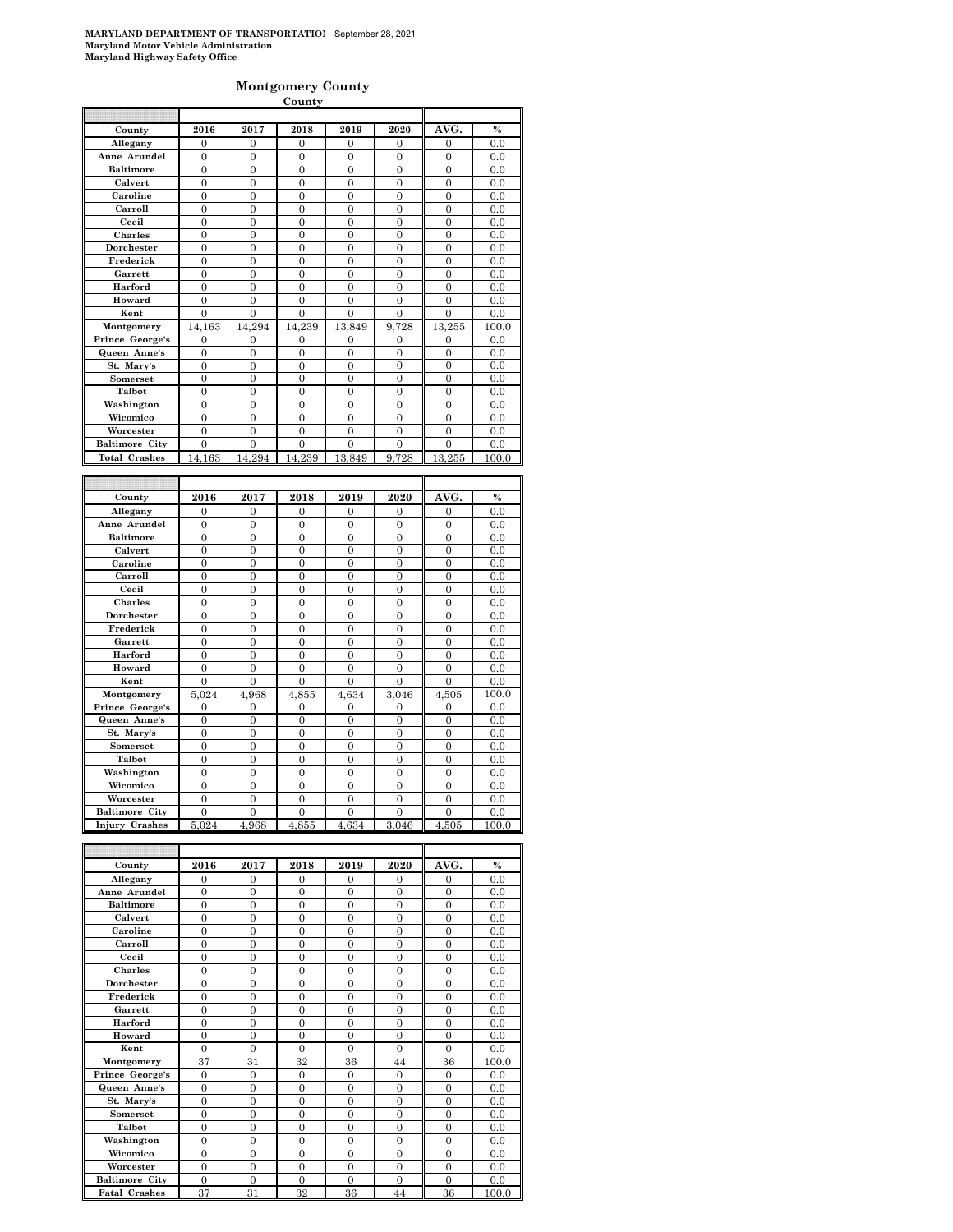|                       |                  |                  | MOUTH            |                  |                  |                  |         |
|-----------------------|------------------|------------------|------------------|------------------|------------------|------------------|---------|
|                       |                  |                  |                  |                  |                  |                  |         |
| Month                 | 2016             | 2017             | 2018             | 2019             | 2020             | AVG.             | $\%$    |
| January               | 1,176            | 1,168            | 1,234            | 1,123            | 1,113            | 1,163            | 8.8     |
| February              | 944              | 1,003            | 995              | 1,020            | 1,094            | 1,011            | 7.6     |
| March                 | 1,033            | 1,151            | 1,093            | 1,085            | 769              | 1,026            | 7.7     |
| April                 | 1,100            | 1,125            | 1,035            | 1,114            | 485              | 972              | 7.3     |
| May                   | 1,387            | 1,245            | 1,239            | 1,252            | 553              | 1,135            | 8.6     |
| June                  | 1,169            | 1,186            | 1,113            | 1,130            | 690              | 1,058            | 8.0     |
| July                  | 1,137            | 1,127            | 1,188            | 1,160            | 765              | 1,075            | 8.1     |
| August                | 1,113            | 1,163            | 1,125            | 1,028            | 869              | 1,060            | 8.0     |
| September             | 1,258            | 1,237            | 1,279            | 1,135            | 792              | 1,140            | 8.6     |
| October               | 1,319            | 1,348            | 1,343            | 1,340            | 885              | 1,247            | 9.4     |
| November              | 1,262            | 1,243            | 1,313            | 1,194            | 849              | 1,172            | 8.8     |
| December              | 1,265            | 1,298            | 1,282            | 1,268            | 864              | 1,195            | 9.0     |
| Unknown               | $\overline{0}$   | $\boldsymbol{0}$ | $\overline{0}$   | $\overline{0}$   | $\overline{0}$   | $\overline{0}$   | 0.0     |
| <b>Total Crashes</b>  | 14,163           | 14,294           | 14,239           | 13,849           | 9,728            | 13,255           | 100.0   |
|                       |                  |                  |                  |                  |                  |                  |         |
|                       |                  |                  |                  |                  |                  |                  |         |
| Month                 | 2016             | 2017             | 2018             | 2019             | 2020             | AVG.             | $\%$    |
| January               | 380              | 383              | 381              | 358              | 387              | 378              | 8.4     |
| February              | 324              | 348              | 337              | 351              | 349              | 342              | 7.6     |
| March                 | 366              | 364              | $345\,$          | 360              | 217              | 330              | 7.3     |
| April                 | 387              | 394              | 367              | 362              | 118              | 326              | 7.2     |
| May                   | 486              | 431              | 442              | 423              | 163              | 389              | 8.6     |
| June                  | 432              | 447              | 385              | 401              | 235              | 380              | 8.4     |
| July                  | 413              | 415              | 405              | 391              | 254              | 376              | 8.3     |
| August                | 406              | 414              | 407              | 355              | 265              | 369              | 8.2     |
| September             | 487              | 466              | 439              | 384              | 263              | 408              | 9.1     |
| October               | 490              | 484              | 467              | 450              | 294              | 437              | 9.7     |
| <b>November</b>       | 440              | 427              | 450              | 394              | 258              | 394              | 8.7     |
| December              | 413              | 395              | 430              | 405              | 243              | 377              | 8.4     |
| Unknown               | $\overline{0}$   | $\overline{0}$   | $\overline{0}$   | $\overline{0}$   | $\overline{0}$   | $\overline{0}$   | 0.0     |
| <b>Injury Crashes</b> | 5,024            | 4,968            | 4,855            | 4,634            | 3,046            | 4,505            | 100.0   |
|                       |                  |                  |                  |                  |                  |                  |         |
|                       |                  |                  |                  |                  |                  |                  |         |
| Month                 | 2016             | 2017             | 2018             | 2019             | 2020             | AVG.             | $\%$    |
| January               | $\boldsymbol{3}$ | 1                | $\mathbf{1}$     | $\overline{2}$   | $\boldsymbol{3}$ | $\boldsymbol{2}$ | $5.6\,$ |
| February              | $\bf 5$          | $\mathbf{1}$     | $\overline{2}$   | $\boldsymbol{3}$ | $\bf 5$          | $\boldsymbol{3}$ | 8.9     |
| March                 | $\mathbf{1}$     | 3                | $\overline{2}$   | $\overline{4}$   | $\overline{4}$   | $\overline{3}$   | 7.8     |
| April                 | $\overline{2}$   | $\overline{2}$   | $\mathbf{1}$     | $\overline{2}$   | $\mathbf{1}$     | $\overline{2}$   | 4.4     |
| May                   | $\overline{2}$   | $\overline{2}$   | $\overline{4}$   | $\overline{2}$   | $\overline{2}$   | $\overline{2}$   | 6.7     |
| June                  | $\bf 5$          | $\overline{3}$   | $\boldsymbol{4}$ | $\mathbf{1}$     | $\boldsymbol{3}$ | $\boldsymbol{3}$ | 8.9     |
| July                  | $\overline{2}$   | $\overline{2}$   | $\mathbf{1}$     | $\overline{5}$   | $\overline{2}$   | $\overline{2}$   | 6.7     |
| August                | $\overline{3}$   | $\overline{0}$   | $\overline{4}$   | $\overline{4}$   | $\overline{5}$   | $\overline{3}$   | 8.9     |

**September** 2 4 1 4 3 3 7.8 **October** | 3 | 3 | 5 | 4 | 6 || 4 | 11.7 **November** 4 4 3 4 2 8 4 11.7 **December** | 5 | 7 | 3 | 3 | 2 || 4 | 11.1 **Unknown** 0 0 0 0 0 0 0.0 **Fatal Crashes** 37 31 32 36 44 36 100.0

# **Montgomery County**

**Month**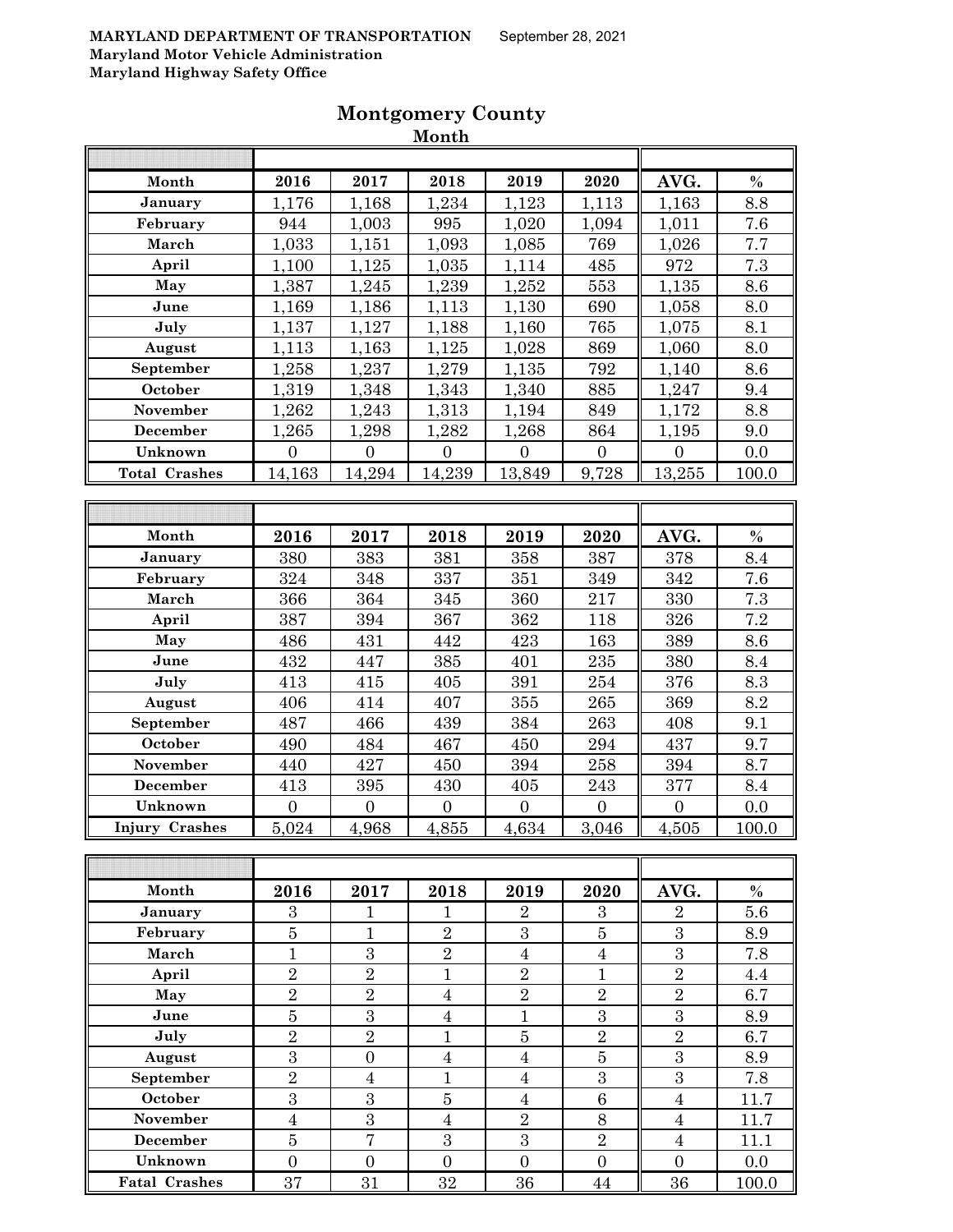September 28, 2021

# **Montgomery County**

**Day of Week**

| Day of Week          | 2016             | 2017             | 2018             | 2019             | 2020             | AVG.             | $\%$  |
|----------------------|------------------|------------------|------------------|------------------|------------------|------------------|-------|
| Monday               | 1,939            | 2,061            | 2,147            | 2,073            | 1,370            | 1,918            | 14.5  |
| Tuesday              | 2,180            | 2,233            | 2,254            | 2,208            | 1,354            | 2,046            | 15.4  |
| Wednesday            | 2,313            | 2,123            | 2,165            | 2,043            | 1,443            | 2,017            | 15.2  |
| Thursday             | 2,225            | 2,177            | 2,147            | 2,137            | 1,486            | 2,034            | 15.3  |
| Friday               | 2,205            | 2,214            | 2,220            | 2,171            | 1,616            | 2,085            | 15.7  |
| Saturday             | 1,779            | 1,852            | 1,815            | 1,695            | 1,375            | 1,703            | 12.8  |
| Sunday               | 1,522            | 1,634            | 1,491            | 1,522            | 1,084            | 1,451            | 10.9  |
| Unknown              | $\Omega$         | $\overline{0}$   | $\overline{0}$   | $\Omega$         | $\theta$         | $\Omega$         | 0.0   |
| <b>Total Crashes</b> | 14,163           | 14,294           | 14,239           | 13,849           | 9,728            | 13,255           | 100.0 |
|                      |                  |                  |                  |                  |                  |                  |       |
|                      |                  |                  |                  |                  |                  |                  |       |
| Day of Week          | 2016             | 2017             | 2018             | 2019             | 2020             | AVG.             | $\%$  |
| Monday               | 699              | 738              | 717              | 695              | 417              | 653              | 14.5  |
| Tuesday              | 796              | 812              | 780              | 743              | 429              | 712              | 15.8  |
| Wednesday            | 789              | 736              | 746              | 674              | 482              | 685              | 15.2  |
| Thursday             | 827              | 757              | 739              | 713              | 467              | 701              | 15.6  |
| Friday               | 807              | 742              | 765              | 759              | 502              | 715              | 15.9  |
| Saturday             | 601              | 623              | 597              | 538              | 399              | 552              | 12.2  |
| Sunday               | 505              | 560              | 511              | 512              | 350              | 488              | 10.8  |
| Unknown              | $\overline{0}$   | $\overline{0}$   | $\overline{0}$   | $\Omega$         | $\overline{0}$   | $\overline{0}$   | 0.0   |
| Injury Crashes       | 5,024            | 4,968            | 4,855            | 4,634            | 3,046            | 4,505            | 100.0 |
|                      |                  |                  |                  |                  |                  |                  |       |
|                      |                  |                  |                  |                  |                  |                  |       |
| Day of Week          | 2016             | 2017             | 2018             | 2019             | 2020             | AVG.             | $\%$  |
| Monday               | 5                | $\mathbf{1}$     | $\overline{4}$   | 3                | 6                | $\overline{4}$   | 10.6  |
| Tuesday              | 7                | $\overline{4}$   | $\overline{2}$   | 3                | 8                | $\overline{5}$   | 13.3  |
| Wednesday            | $\overline{2}$   | 8                | $\overline{4}$   | $\overline{4}$   | $\overline{4}$   | $\overline{4}$   | 12.2  |
| Thursday             | $\overline{6}$   | $\overline{5}$   | $\overline{7}$   | $\overline{5}$   | $\overline{5}$   | 6                | 15.6  |
| Friday               | $\,6$            | $\overline{5}$   | $\,6$            | $\overline{3}$   | $\,6\,$          | $\overline{5}$   | 14.4  |
| Saturday             | $\overline{4}$   | $\overline{6}$   | 6                | 11               | 8                | $\overline{7}$   | 19.4  |
| Sunday               | $\overline{7}$   | $\overline{2}$   | 3                | $\overline{7}$   | $\overline{7}$   | $\overline{5}$   | 14.4  |
| Unknown              | $\boldsymbol{0}$ | $\boldsymbol{0}$ | $\boldsymbol{0}$ | $\boldsymbol{0}$ | $\boldsymbol{0}$ | $\boldsymbol{0}$ | 0.0   |
| <b>Fatal Crashes</b> | 37               | 31               | 32               | 36               | 44               | 36               | 100.0 |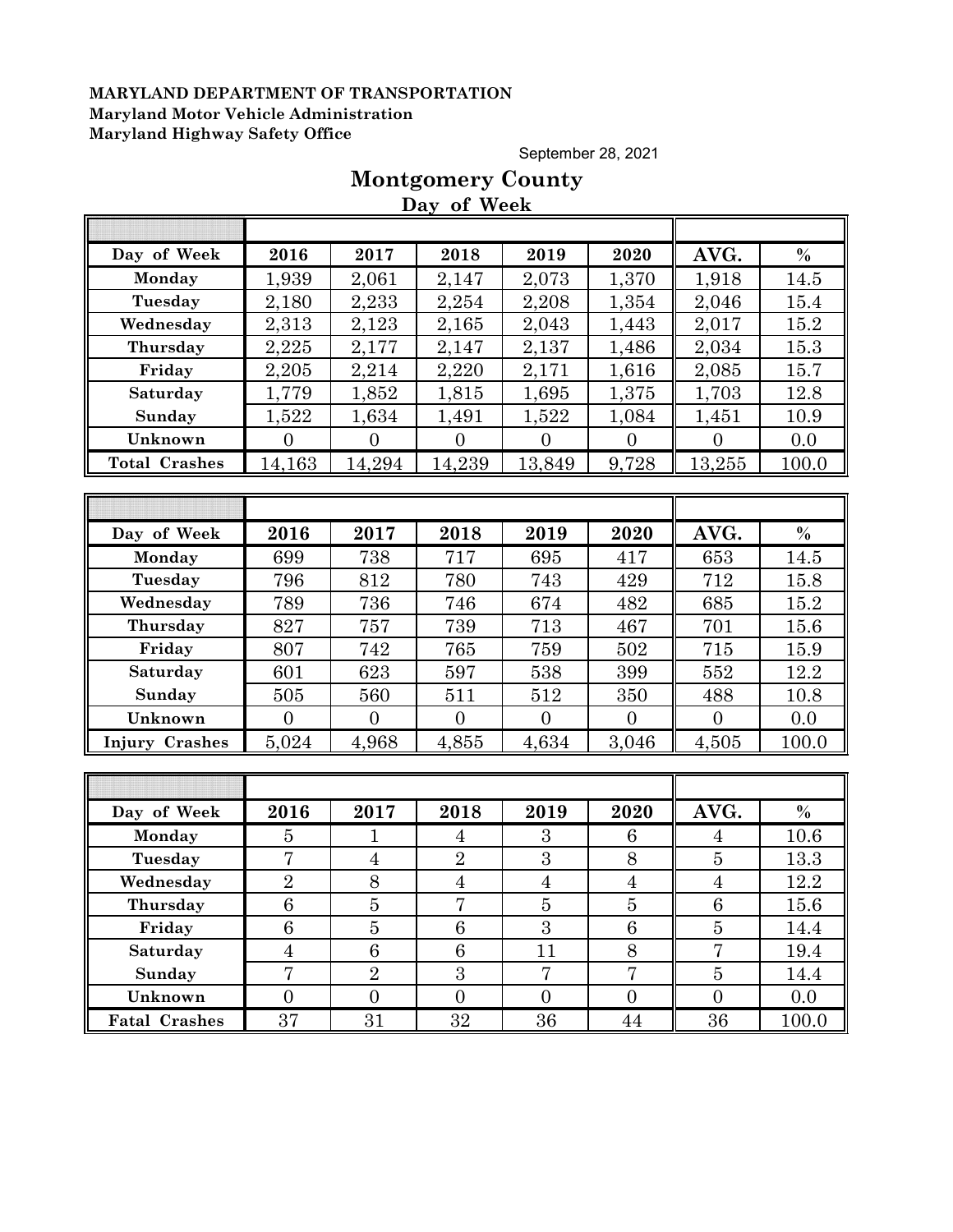### **Montgomery County Time of Day**

| Time of Day               | 2016                  | 2017                  | 2018                  | 2019                      | 2020                      | AVG.                  | $\%$          |
|---------------------------|-----------------------|-----------------------|-----------------------|---------------------------|---------------------------|-----------------------|---------------|
| 12:00 Midnight            | 237                   | 260                   | 268                   | 225                       | 231                       | 244                   | 1.8           |
| 1:00                      | 198                   | 236                   | 208                   | 195                       | 167                       | 201                   | 1.5           |
| 2:00                      | 203                   | 213                   | 183                   | 192                       | 151                       | 188                   | 1.4           |
| 3:00                      | 181                   | 195                   | 176                   | 192                       | 134                       | 176                   | 1.3           |
| 4:00                      | 173                   | 177                   | 183                   | 175                       | 136                       | 169                   | 1.3           |
| 5:00                      | 223                   | 257                   | 244                   | 286                       | 236                       | 249                   | 1.9           |
| 6:00                      | 392                   | 465                   | 481                   | 415                       | 277                       | 406                   | 3.1           |
| 7:00                      | 681                   | 752                   | 691                   | 713                       | 397                       | 647                   | 4.9           |
| 8:00                      | 883                   | 847                   | 929                   | 817                       | 430                       | 781                   | 5.9           |
| 9:00                      | 810                   | 780                   | 801                   | 736                       | 436                       | 713                   | 5.4           |
| 10:00                     | 657                   | 696                   | 706                   | 618                       | 423                       | 620                   | 4.7           |
| 11:00                     | 663                   | 677                   | 704                   | 652                       | 471                       | 633                   | 4.8           |
| 12:00 Noon                | 750                   | 776                   | 755                   | 764                       | 566                       | 722                   | 5.4           |
| 1:00                      | 812                   | 779                   | 737                   | 755                       | 563                       | 729                   | 5.5           |
| 2:00                      | 796                   | 869                   | 859                   | 858                       | 574                       | 791                   | 6.0           |
| 3:00                      | 999                   | 945                   | 1.023                 | 1.023                     | 683                       | 935                   | 7.1           |
| 4:00                      | 1,062                 | 1.050                 | 1,030                 | 1.060                     | 637                       | 968                   | 7.3           |
| 5:00                      | 1,063                 | 1,035                 | 1,072                 | 1,056                     | 735                       | 992                   | 7.5           |
| 6:00                      | 960                   | 973                   | 973                   | 881                       | 677                       | 893                   | 6.7           |
| 7:00                      | 742                   | 679                   | 624                   | 624                       | 485                       | 631                   | 4.8           |
| 8:00                      | 533                   | 468                   | 477                   | 469                       | 401                       | 470                   | 3.5           |
| 9:00                      | 459                   | 441                   | 478                   | 492                       | 354                       | 445                   | 3.4           |
| 10:00                     | 371                   | 405                   | 355                   | 364                       | 292                       | 357                   | 2.7           |
| 11:00                     | 315                   | 319                   | 282                   | 287                       | 272                       | 295                   | 2.2           |
| Unknown                   | $\boldsymbol{0}$      | $\boldsymbol{0}$      | $\boldsymbol{0}$      | $\boldsymbol{0}$          | $\bf{0}$                  | $\boldsymbol{0}$      | 0.0           |
| <b>Total Crashes</b>      | 14,163                | 14,294                | 14,239                | 13,849                    | 9,728                     | 13,255                | 100.0         |
|                           |                       |                       |                       |                           |                           |                       |               |
| Time of Day               | 2016                  | 2017                  | 2018                  | 2019                      | 2020                      | AVG.                  | $\frac{0}{0}$ |
| 12:00 Midnight            | 62                    | 58                    | 72                    | 60                        | 47                        | 60                    | 1.3           |
| 1:00                      | 53                    | 51                    | 54                    | 56                        | 38                        | 50                    | 1.1           |
| 2:00                      | 47                    | 61                    | 53                    | 39                        | 37                        | 47                    | 1.1           |
| 3:00                      | 45                    | 45                    | 41                    | 47                        | 26                        | 41                    | 0.9           |
| 4:00                      | 45                    | 47                    | 45                    | 65                        | 38                        | 48                    | 1.1           |
| 5:00                      | 68                    | 99                    | 94                    | 101                       | 58                        | 84                    | 1.9           |
| 6:00                      | 147                   | 176                   | 165                   | 154                       | 97                        | 148                   | 3.3           |
| 7:00                      | 280                   | 271                   | 261                   | 240                       | 124                       | 235                   | 5.2           |
| 8:00                      | 324                   | 296                   | 323                   | 287                       | 141                       | 274                   | 6.1           |
| 9:00                      | 313                   | 274                   | 302                   | 241                       | 151                       | 256                   | 5.7           |
| 10:00                     | 244                   | 253                   | 224                   | 211                       | 145                       | 215                   | 4.8           |
| 11:00                     | 257                   | 244                   | 242                   | 202                       | 170                       | 223                   | 4.9           |
| 12:00 Noon                | 269                   | 263                   | 256                   | 270                       | 176                       | 247                   | 5.5           |
| 1:00                      | 300                   | 285                   | 237                   | 284                       | 177                       | 257                   | 5.7           |
| 2:00                      | 292                   | 300                   | 312                   | 284                       | 189                       | 275                   | 6.1           |
| 3:00                      | 357                   | 338                   | 347                   | 323                       | 212                       | 315                   | 7.0           |
| 4:00                      | 382                   |                       | 338                   | 342                       | 192                       | 319                   | 7.1           |
|                           |                       | 343                   |                       |                           |                           |                       |               |
| 5:00                      | 396                   | 372                   | 379                   | 364                       | 253                       | 353                   | 7.8           |
| 6:00                      | 337                   | 377                   | 357                   | 320                       | 236                       | 325                   | 7.2           |
| 7:00                      | 267                   | 258                   | 222                   | 224                       | 166                       | 227                   | 5.0           |
| 8:00                      | 185                   | 164                   | 174                   | 161                       | 120                       | 161                   | 3.6           |
| 9:00                      | 152                   | 159                   | 160                   | 169                       | 108                       | 150                   | 3.3           |
| 10:00                     | 112                   | 140                   | 120                   | 106                       | 78                        | 111                   | 2.5           |
| 11:00                     | 90                    | 94                    | 77                    | 84                        | 67                        | 82                    | 1.8           |
| Unknown<br>Injury Crashes | $\mathbf{0}$<br>5,024 | $\mathbf{0}$<br>4,968 | $\mathbf{0}$<br>4,855 | $\boldsymbol{0}$<br>4,634 | $\boldsymbol{0}$<br>3,046 | $\mathbf{0}$<br>4,505 | 0.0<br>100.0  |

| <b>Time of Day</b>   | 2016             | 2017           | 2018           | 2019           | 2020             | AVG.             | $\%$  |
|----------------------|------------------|----------------|----------------|----------------|------------------|------------------|-------|
| 12:00 Midnight       | 1                | $\mathbf{0}$   | $\mathbf{0}$   | $\overline{2}$ | 3                | 1                | 3.3   |
| 1:00                 | 1                | $\overline{2}$ | $\mathbf{0}$   | $\Omega$       | $\overline{4}$   | 1                | 3.9   |
| 2:00                 | $\overline{2}$   | 3              | 1              | $\mathbf{1}$   | $\mathbf{0}$     | $\mathbf{1}$     | 3.9   |
| 3:00                 | $\mathbf{0}$     | $\mathbf{0}$   | 3              | 1              | 1                | 1                | 2.8   |
| 4:00                 | $\overline{2}$   | $\mathbf{0}$   | $\overline{2}$ | 1              | $\overline{2}$   | $\mathbf{1}$     | 3.9   |
| 5:00                 | $\mathbf{0}$     | $\mathbf{0}$   | $\mathbf{0}$   | $\mathbf{1}$   | $\overline{4}$   | $\mathbf{1}$     | 2.8   |
| 6:00                 | $\overline{2}$   | $\mathbf{0}$   | $\overline{2}$ | $\overline{0}$ | $\mathbf{0}$     | $\mathbf{1}$     | 2.2   |
| 7:00                 | $\overline{2}$   | $\overline{2}$ | $\mathbf{0}$   | $\overline{2}$ | $\mathbf{1}$     | $\mathbf{1}$     | 3.9   |
| 8:00                 | $\mathbf{0}$     | $\mathbf{1}$   | $\mathbf{0}$   | $\mathbf{0}$   | $\mathbf{1}$     | $\mathbf{0}$     | 1.1   |
| 9:00                 | $\mathbf{1}$     | $\mathbf{1}$   | $\mathbf{0}$   | $\overline{2}$ | $\mathbf{1}$     | $\mathbf{1}$     | 2.8   |
| 10:00                | $\mathbf{0}$     | 3              | 1              | $\overline{2}$ | $\overline{2}$   | $\overline{2}$   | 4.4   |
| 11:00                | 3                | $\overline{2}$ | $\mathbf{0}$   | 1              | $\mathbf{0}$     | 1                | 3.3   |
| 12:00 Noon           | $\mathbf{1}$     | $\theta$       | $\mathbf{0}$   | $\mathbf{1}$   | $\overline{4}$   | $\mathbf{1}$     | 3.3   |
| 1:00                 | $\mathbf{1}$     | $\mathbf{0}$   | $\overline{4}$ | $\mathbf{1}$   | $\mathbf{1}$     | $\mathbf{1}$     | 3.9   |
| 2:00                 | $\boldsymbol{2}$ | $\mathbf{0}$   | $\mathbf{0}$   | 1              | 1                | 1                | 2.2   |
| 3:00                 | $\overline{4}$   | $\mathbf{1}$   | $\mathbf{1}$   | 5              | $\Omega$         | $\overline{2}$   | 6.1   |
| 4:00                 | $\mathbf{0}$     | $\mathbf{1}$   | $\mathbf{1}$   | 3              | $\mathbf{1}$     | $\mathbf{1}$     | 3.3   |
| 5:00                 | $\overline{2}$   | 1              | $\overline{2}$ | $\overline{0}$ | 1                | 1                | 3.3   |
| 6:00                 | 3                | 3              | $\overline{4}$ | 3              | 6                | $\overline{4}$   | 10.6  |
| 7:00                 | 3                | $\overline{2}$ | $\mathbf{1}$   | 1              | $\mathbf{1}$     | $\overline{2}$   | 4.4   |
| 8:00                 | 3                | $\mathbf{1}$   | 3              | $\overline{2}$ | $\boldsymbol{2}$ | $\boldsymbol{2}$ | 6.1   |
| 9:00                 | $\mathbf{1}$     | $\overline{4}$ | $\overline{2}$ | 5              | 3                | 3                | 8.3   |
| 10:00                | 1                | 1              | 1              | 1              | $\overline{4}$   | $\overline{2}$   | 4.4   |
| 11:00                | $\overline{2}$   | 3              | $\overline{4}$ | $\mathbf{0}$   | $\mathbf{1}$     | $\boldsymbol{2}$ | 5.6   |
| Unknown              | $\mathbf{0}$     | $\mathbf{0}$   | $\mathbf{0}$   | $\mathbf{0}$   | $\Omega$         | $\mathbf{0}$     | 0.0   |
| <b>Fatal Crashes</b> | 37               | 31             | 32             | 36             | 44               | 36               | 100.0 |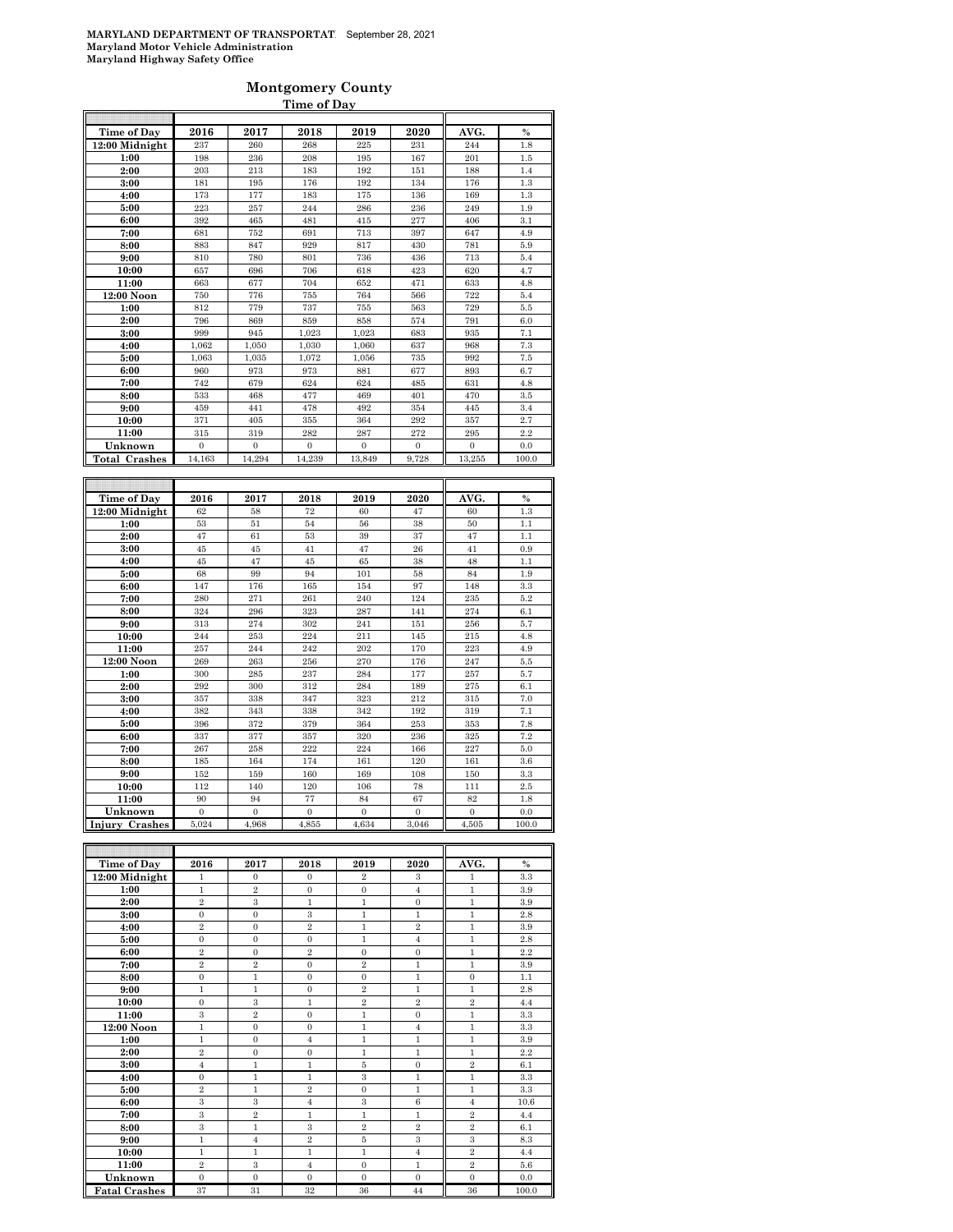### **Montgomery County Driver Age**

| Driver Age           | 2016   | 2017   | 2018   | 2019   | 2020   | AVG.   | $\frac{0}{0}$ |
|----------------------|--------|--------|--------|--------|--------|--------|---------------|
| 15 and Under         | 19     | 21     | 23     | 12     | 18     | 19     | 0.1           |
| 16                   | 106    | 117    | 112    | 112    | 60     | 101    | 0.4           |
| 17                   | 369    | 368    | 337    | 333    | 226    | 327    | 1.3           |
| 18                   | 417    | 406    | 416    | 383    | 294    | 383    | 1.5           |
| 19                   | 450    | 421    | 445    | 491    | 356    | 433    | 1.7           |
| 20                   | 457    | 495    | 450    | 490    | 339    | 446    | 1.7           |
| $21 - 24$            | 2,303  | 2,221  | 2,233  | 2,137  | 1,591  | 2,097  | 8.2           |
| 29<br>$25 -$         | 3,155  | 3,028  | 2,914  | 2,794  | 1,875  | 2,753  | 10.8          |
| $30 -$<br>34         | 2,676  | 2,721  | 2,729  | 2,663  | 1,813  | 2,520  | 9.9           |
| 35 -<br>39           | 2,524  | 2,479  | 2,499  | 2,395  | 1,649  | 2,309  | 9.0           |
| $40 - 44$            | 2,293  | 2,234  | 2,243  | 2,203  | 1,455  | 2,086  | 8.2           |
| $45 - 49$            | 2,237  | 2,302  | 2,256  | 2,251  | 1,236  | 2,056  | 8.0           |
| $50 - 54$            | 2,106  | 2,089  | 2,054  | 1,992  | 1,198  | 1,888  | 7.4           |
| 59<br>55 -           | 1,787  | 1,832  | 1,847  | 1,847  | 1,174  | 1,697  | 6.6           |
| $60 - 64$            | 1,358  | 1,355  | 1,336  | 1,406  | 932    | 1,277  | 5.0           |
| 69<br>65 -           | 936    | 910    | 913    | 919    | 556    | 847    | 3.3           |
| $70 - 79$            | 924    | 974    | 1,046  | 1,005  | 610    | 912    | 3.6           |
| $80 +$               | 457    | 461    | 459    | 504    | 263    | 429    | 1.7           |
| Unknown              | 2,891  | 3,220  | 3,112  | 3,125  | 2,488  | 2,967  | 11.6          |
| <b>Total Drivers</b> | 27,465 | 27,654 | 27,424 | 27,062 | 18,133 | 25,548 | 100.0         |
|                      |        |        |        |        |        | ۳      |               |

| Driver Age             | 2016  | 2017  | 2018  | 2019         | 2020  | AVG.           | $\%$  |
|------------------------|-------|-------|-------|--------------|-------|----------------|-------|
| 15 and Under           | 3     | 3     | 1     | $\mathbf{0}$ | 3     | $\overline{2}$ | 0.0   |
| 16                     | 22    | 20    | 10    | 10           | 8     | 14             | 0.3   |
| 17                     | 70    | 82    | 57    | 39           | 36    | 57             | 1.3   |
| 18                     | 73    | 62    | 88    | 54           | 39    | 63             | 1.5   |
| 19                     | 77    | 69    | 70    | 88           | 61    | 73             | 1.7   |
| 20                     | 75    | 88    | 77    | 81           | 50    | 74             | 1.8   |
| $21 - 24$              | 393   | 418   | 366   | 382          | 280   | 368            | 8.7   |
| $25 - 29$              | 561   | 547   | 550   | 489          | 358   | 501            | 11.8  |
| 34<br>$30 -$           | 566   | 508   | 500   | 476          | 318   | 474            | 11.2  |
| $35 -$<br>39           | 478   | 504   | 492   | 417          | 287   | 436            | 10.3  |
| $40 -$<br>44           | 419   | 443   | 394   | 402          | 267   | 385            | 9.1   |
| $45 -$<br>49           | 426   | 431   | 414   | 384          | 213   | 374            | 8.8   |
| 54<br>$50 -$           | 413   | 431   | 406   | 364          | 198   | 362            | 8.6   |
| 59<br>55 -             | 344   | 376   | 374   | 313          | 207   | 323            | 7.6   |
| $60 - 64$              | 277   | 282   | 254   | 269          | 163   | 249            | 5.9   |
| $65 - 69$              | 215   | 175   | 165   | 188          | 101   | 169            | 4.0   |
| $70 - 79$              | 215   | 184   | 217   | 236          | 131   | 197            | 4.6   |
| $80 +$                 | 101   | 98    | 90    | 117          | 57    | 93             | 2.2   |
| Unknown                | 19    | 20    | 25    | 14           | 13    | 18             | 0.4   |
| <b>Injured Drivers</b> | 4,747 | 4,741 | 4,550 | 4,323        | 2,790 | 4,230          | 100.0 |

| Driver Age               | 2016           | 2017           | 2018           | 2019           | 2020           | AVG.           | $\%$  |
|--------------------------|----------------|----------------|----------------|----------------|----------------|----------------|-------|
| 15 and Under             | $\Omega$       | $\Omega$       | $\Omega$       | $\Omega$       | $\Omega$       | $\overline{0}$ | 0.0   |
| 16                       | $\Omega$       | $\overline{0}$ | $\overline{0}$ | $\theta$       | $\overline{0}$ | $\overline{0}$ | 0.0   |
| 17                       | 1              | $\overline{0}$ | $\mathbf{1}$   | $\overline{0}$ | $\overline{0}$ | $\overline{0}$ | 2.2   |
| 18                       | $\Omega$       | $\mathbf{1}$   | $\overline{0}$ | $\overline{0}$ | $\overline{0}$ | $\overline{0}$ | 1.1   |
| 19                       | $\overline{0}$ | $\overline{0}$ | $\overline{0}$ | $\theta$       | $\overline{0}$ | $\overline{0}$ | 0.0   |
| 20                       | 1              | $\overline{0}$ | $\overline{0}$ | 1              | 1              | 1              | 3.3   |
| $21 - 24$                | 3              | $\overline{2}$ | 3              | $\overline{2}$ | $\overline{4}$ | 3              | 15.4  |
| $25 - 29$                | $\overline{2}$ | $\overline{2}$ | $\mathbf{1}$   | 1              | 6              | $\overline{2}$ | 13.2  |
| $30 - 34$                | $\overline{2}$ | $\overline{2}$ | $\overline{0}$ | $\overline{2}$ | $\overline{2}$ | $\overline{2}$ | 8.8   |
| $35 - 39$                | $\overline{2}$ | $\overline{0}$ | $\overline{0}$ | $\overline{2}$ | 3              | $\mathbf{1}$   | 7.7   |
| $40 - 44$                | 1              | 1              | $\overline{0}$ | $\overline{0}$ | $\overline{0}$ | $\overline{0}$ | 2.2   |
| $45 - 49$                | $\mathbf{1}$   | $\overline{0}$ | $\mathbf{1}$   | 3              | $\overline{2}$ | 1              | 7.7   |
| $50 - 54$                | 1              | $\overline{0}$ | $\overline{2}$ | 1              | 1              | 1              | 5.5   |
| $55 - 59$                | 1              | $\overline{2}$ | $\overline{2}$ | 1              | 3              | $\overline{2}$ | 9.9   |
| $60 - 64$                | 1              | $\overline{1}$ | $\overline{0}$ | $\theta$       | $\Omega$       | $\overline{0}$ | 2.2   |
| $65 - 69$                | 1              | $\mathbf{1}$   | $\mathbf{1}$   | 3              | $\overline{0}$ | $\overline{1}$ | 6.6   |
| $70 - 79$                | 3              | $\overline{0}$ | $\overline{0}$ | $\overline{0}$ | $\mathbf{1}$   | $\mathbf{1}$   | 4.4   |
| $80 +$                   | 3              | 3              | $\mathbf{1}$   | 1              | $\mathbf{1}$   | $\overline{2}$ | 9.9   |
| Unknown                  | $\Omega$       | $\overline{0}$ | $\overline{0}$ | $\overline{0}$ | $\overline{0}$ | $\overline{0}$ | 0.0   |
| <b>Driver Fatalities</b> | 23             | 15             | 12             | 17             | 24             | 18             | 100.0 |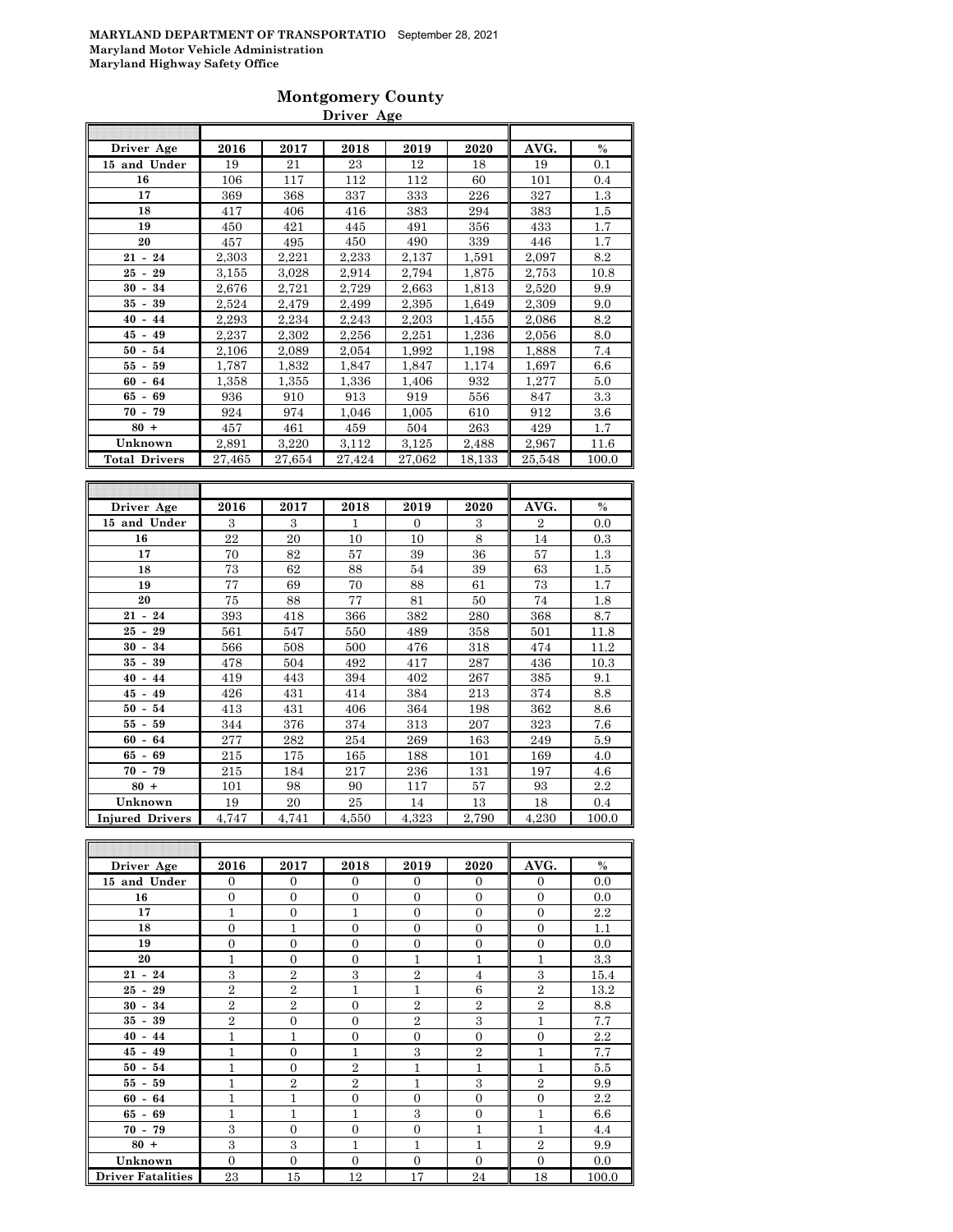| Driver Gender        | 2016   | 2017   | 2018   | 2019   | 2020   | AVG.   | $\%$  |
|----------------------|--------|--------|--------|--------|--------|--------|-------|
| Male                 | 14,611 | 14,556 | 14,444 | 14,301 | 9,974  | 13,577 | 53.1  |
| Female               | 9,900  | 9,851  | 9,770  | 9,604  | 5,704  | 8,966  | 35.1  |
| Unknown              | 2,954  | 3,247  | 3,210  | 3,157  | 2,455  | 3,005  | 11.8  |
| <b>Total Drivers</b> | 27,465 | 27,654 | 27,424 | 27,062 | 18,133 | 25,548 | 100.0 |
|                      |        |        |        |        |        |        |       |
|                      |        |        |        |        |        |        |       |
| Driver Gender        | 2016   | 2017   | 2018   | 2019   | 2020   | AVG.   | $\%$  |
| Male                 | 2,216  | 2,325  | 2,155  | 1,998  | 1,504  | 2,040  | 48.2  |
| Female               | 2,477  | 2,378  | 2,350  | 2,299  | 1,271  | 2,155  | 50.9  |

# **Montgomery County**

 **Driver Gender**

| Driver Gender            | 2016   | 2017        | 2018 | 2019 | 2020 | AVG.        | $\%$  |
|--------------------------|--------|-------------|------|------|------|-------------|-------|
| Male                     | $18\,$ | $^{\rm 13}$ | 10   | 16   | 21   | $^{\rm 16}$ | 85.7  |
| Female                   |        |             |      |      | .,   | .,          | 14.3  |
| Unknown                  |        |             |      |      |      |             | 0.0   |
| <b>Driver Fatalities</b> | 23     | 15          | റ    |      | 24   | 18          | 100.0 |

**Unknown** 54 38 45 26 15 36 0.8 **Driver Injuries** 4,747 4,741 4,550 4,323 2,790 4,230 100.0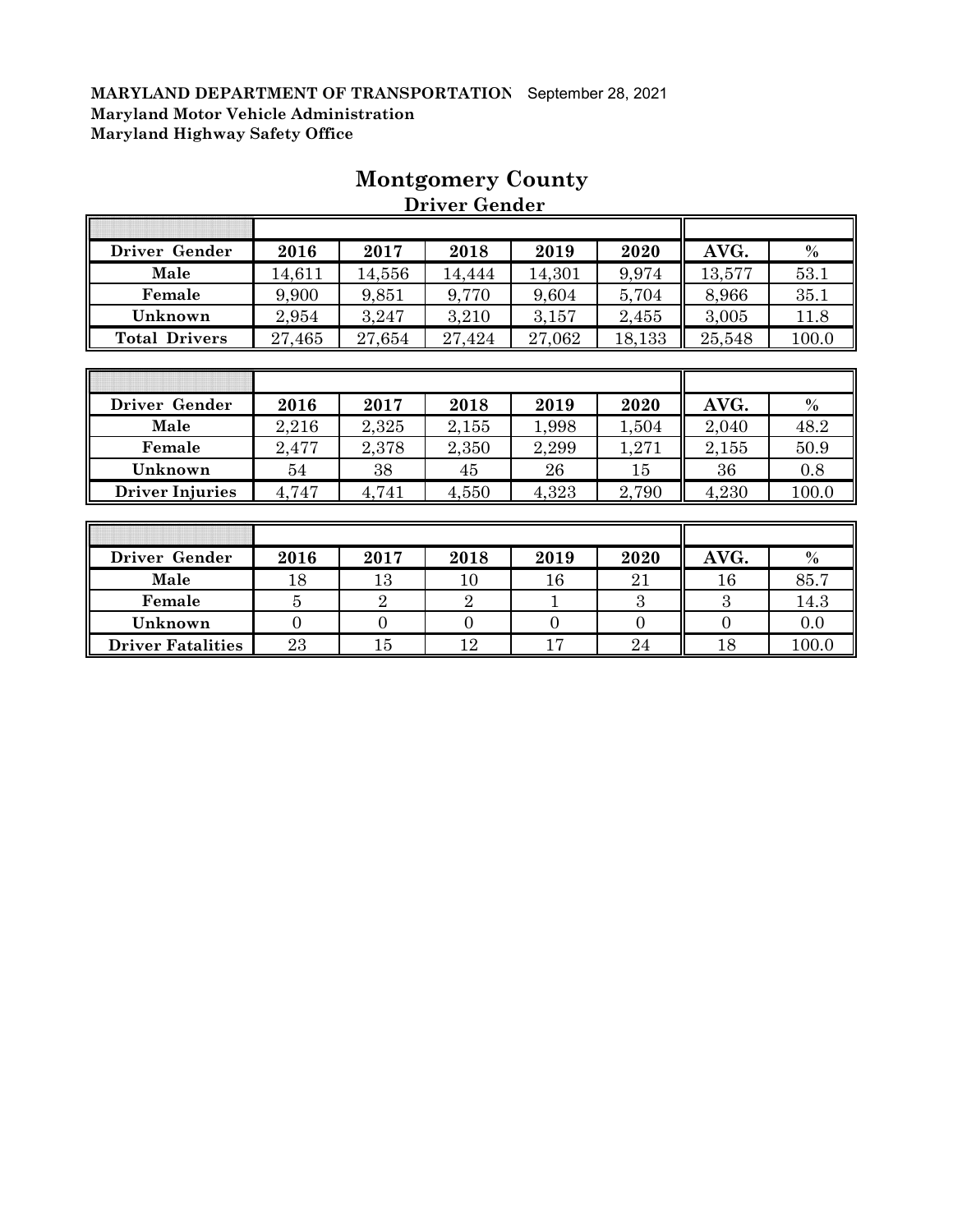### **Montgomery County Driver Safety Equipment Use**

| <b>Safety Equipment</b>                       | 2016                               | 2017                             | 2018                               | 2019                               | 2020                               | AVG.                               | $\frac{0}{0}$ |
|-----------------------------------------------|------------------------------------|----------------------------------|------------------------------------|------------------------------------|------------------------------------|------------------------------------|---------------|
| <b>Not Applicable</b>                         | 549                                | 617                              | 609                                | 685                                | 421                                | 576                                | 2.3           |
| None                                          | 286                                | 290                              | 262                                | 233                                | 183                                | 251                                | 1.0           |
| Lap belt only                                 | 49                                 | 46                               | 61                                 | 44                                 | 45                                 | 49                                 | 0.2           |
| Shoulder belt only                            | 105                                | 103                              | 84                                 | 105                                | 103                                | 100                                | 0.4           |
| Shoulder/Lap belt(s)                          | 22.050                             | 21,887                           | 21.662                             | 21.255                             | 13.823                             | 20.135                             | 78.8          |
| Child/Youth restraint                         | $\boldsymbol{0}$                   | 0                                | 0                                  | 0                                  | 0                                  | 0                                  | 0.0           |
| Child restraint forward                       | 1                                  | $\overline{4}$                   | $\overline{0}$                     | $\overline{0}$                     | $\mathbf{1}$                       | $\mathbf{1}$                       | 0.0           |
| Child restraint rear                          | 0<br>$\overline{0}$                | 1<br>$\mathbf{0}$                | $\mathbf{0}$<br>$\overline{0}$     | $\overline{0}$<br>$\overline{0}$   | 0<br>$\overline{0}$                | $\overline{0}$<br>$\overline{0}$   | 0.0           |
| <b>Booster seat</b><br>Child restraint unknow | 1                                  | 1                                | $\overline{2}$                     | 1                                  | $\mathbf{1}$                       | 1                                  | 0.0<br>0.0    |
| Mc/Bike helmet                                | 71                                 | 80                               | 50                                 | 69                                 | 46                                 | 63                                 | 0.2           |
| Mc/bike shield only                           | $\overline{0}$                     | 1                                | $\mathbf{0}$                       | $\overline{2}$                     | 3                                  | 1                                  | 0.0           |
| Mc/bike helmet & shield                       | 48                                 | 42                               | 54                                 | 44                                 | 30                                 | 44                                 | 0.2           |
| Protective pads                               | $\overline{0}$                     | $\mathbf{0}$                     | $\overline{2}$                     | 1                                  | $\overline{2}$                     | 1                                  | 0.0           |
| Reflective clothing                           | 1                                  | 1                                | $\overline{2}$                     | $\overline{2}$                     | $\overline{2}$                     | $\overline{2}$                     | 0.0           |
| Lighting                                      | $\mathbf{1}$                       | $\overline{0}$                   | $\mathbf{0}$                       | $\overline{2}$                     | $\overline{2}$                     | $\mathbf{1}$                       | 0.0           |
| Air bag only                                  | $\overline{0}$                     | $\overline{0}$                   | $\overline{0}$                     | $\overline{0}$                     | $\overline{0}$                     | $\overline{0}$                     | 0.0           |
| Air bag and belts                             | $\overline{0}$                     | $\mathbf{0}$                     | $\overline{0}$                     | $\Omega$                           | $\Omega$                           | $\Omega$                           | 0.0           |
| Other                                         | 21                                 | 12                               | 13                                 | 22                                 | 9                                  | 15                                 | 0.1           |
| Unknown                                       | 4,282                              | 4,569                            | 4,623                              | 4,597                              | 3,462                              | 4,307                              | 16.9          |
| <b>Total Drivers</b>                          | 27,465                             | 27,654                           | 27,424                             | 27,062                             | 18,133                             | 25.548                             | 100.0         |
|                                               |                                    |                                  |                                    |                                    |                                    |                                    |               |
|                                               |                                    |                                  |                                    |                                    |                                    |                                    |               |
| <b>Safety Equipment</b>                       | 2016                               | 2017                             | 2018                               | 2019                               | 2020                               | AVG.                               | $\%$          |
| Not Applicable<br>None                        | 51                                 | 66                               | 47<br>82                           | 57                                 | 33<br>65                           | 51                                 | $1.2\,$       |
| Lap belt only                                 | 79                                 | 98<br>12                         |                                    | 58<br>$\overline{2}$               |                                    | 76                                 | 1.8<br>0.2    |
| Shoulder belt only                            | 8<br>22                            | 16                               | 10<br>12                           | 15                                 | 8<br>12                            | 8<br>15                            | 0.4           |
| Shoulder/Lap belt(s)                          | 4,248                              | 4,244                            | 4,056                              | 3,849                              | 2.440                              | 3,767                              | 89.1          |
| Child/Youth restraint                         | $\mathbf{0}$                       | $\boldsymbol{0}$                 | $\overline{0}$                     | $\overline{0}$                     | $\overline{0}$                     | $\overline{0}$                     | 0.0           |
| Child restraint forward                       | 0                                  | 1                                | $\boldsymbol{0}$                   | 0                                  | 0                                  | $\boldsymbol{0}$                   | 0.0           |
| Child restraint rear                          | $\overline{0}$                     | 1                                | $\overline{0}$                     | $\overline{0}$                     | 0                                  | $\overline{0}$                     | 0.0           |
| <b>Booster</b> seat                           | $\mathbf{0}$                       | $\mathbf{0}$                     | $\overline{0}$                     | $\overline{0}$                     | $\overline{0}$                     | $\overline{0}$                     | 0.0           |
| Child restraint unknow                        | $\boldsymbol{0}$                   | 1                                | 0                                  | $\boldsymbol{0}$                   | $\boldsymbol{0}$                   | $\boldsymbol{0}$                   | 0.0           |
| Mc/Bike helmet                                | 53                                 | 60                               | 41                                 | 51                                 | 37                                 | 48                                 | 1.1           |
| Mc/bike shield only                           | $\mathbf{0}$                       | $\mathbf{0}$                     | 0                                  | $\overline{2}$                     | $\overline{2}$                     | 1                                  | 0.0           |
| Mc/bike helmet & shield                       | 34                                 | 31                               | 42                                 | 30                                 | 20                                 | 31                                 | 0.7           |
| Protective pads                               | $\mathbf{0}$                       | $\mathbf{0}$                     | $\mathbf{1}$                       | $\mathbf{1}$                       | 1                                  | 1                                  | 0.0           |
| Reflective clothing                           | $\overline{0}$                     | $\mathbf{0}$                     | $\overline{0}$                     | $\overline{0}$                     | $\overline{0}$                     | $\overline{0}$                     | 0.0           |
| Lighting                                      | $\mathbf{0}$                       | $\boldsymbol{0}$                 | $\boldsymbol{0}$                   | $\mathbf{1}$                       | $\boldsymbol{0}$                   | $\boldsymbol{0}$                   | 0.0           |
| Air bag only<br>Air bag and belts             | $\boldsymbol{0}$<br>$\overline{0}$ | $\boldsymbol{0}$<br>$\mathbf{0}$ | 0<br>$\overline{0}$                | $\boldsymbol{0}$<br>$\overline{0}$ | 0<br>$\overline{0}$                | $\mathbf{0}$<br>$\overline{0}$     | 0.0<br>0.0    |
| Other                                         | 1                                  | $\overline{2}$                   | $\overline{4}$                     | 3                                  | 0                                  | $\overline{2}$                     | 0.0           |
| Unknown                                       | 251                                | 209                              | 255                                | 254                                | 172                                | 228                                | 5.4           |
| <b>Driver Injuries</b>                        | 4.747                              | 4,741                            | 4,550                              | 4,323                              | 2,790                              | 4,230                              | 100.0         |
|                                               |                                    |                                  |                                    |                                    |                                    |                                    |               |
|                                               |                                    |                                  |                                    |                                    |                                    |                                    |               |
| <b>Safety Equipment</b>                       | 2016                               | 2017                             | 2018                               | 2019                               | 2020                               | AVG.                               | $\%$          |
| Not Applicable                                | 0                                  | 0                                | 0                                  | 0                                  | 0                                  | 0                                  | 0.0           |
| None                                          | 8                                  | $\boldsymbol{2}$                 | 1                                  | 1                                  | 6                                  | 4                                  | 19.8          |
| Lap belt only                                 | $\overline{0}$                     | $\boldsymbol{0}$                 | $\mathbf{0}$                       | $\overline{0}$                     | $\overline{0}$                     | $\overline{0}$                     | 0.0           |
| Shoulder belt only                            | $\boldsymbol{0}$                   | $\boldsymbol{0}$                 | $\boldsymbol{0}$                   | 0                                  | $\boldsymbol{0}$                   | $\boldsymbol{0}$                   | 0.0           |
| Shoulder/Lap belt(s)                          | 11                                 | 6                                | $\overline{4}$                     | 8                                  | 11                                 | 8                                  | 44.0          |
| Child/Youth restraint                         | $\mathbf{0}$                       | $\boldsymbol{0}$                 | $\boldsymbol{0}$                   | $\boldsymbol{0}$                   | $\boldsymbol{0}$                   | $\boldsymbol{0}$                   | 0.0           |
| Child restraint forward                       | $\boldsymbol{0}$                   | $\boldsymbol{0}$                 | $\boldsymbol{0}$                   | $\boldsymbol{0}$                   | $\boldsymbol{0}$                   | $\boldsymbol{0}$                   | 0.0           |
| Child restraint rear                          | $\boldsymbol{0}$                   | $\boldsymbol{0}$                 | 0                                  | 0                                  | $\boldsymbol{0}$                   | $\boldsymbol{0}$                   | 0.0           |
| <b>Booster seat</b><br>Child restraint unk.   | 0<br>$\overline{0}$                | $\boldsymbol{0}$<br>$\mathbf{0}$ | $\boldsymbol{0}$<br>$\overline{0}$ | $\boldsymbol{0}$<br>$\mathbf{0}$   | $\boldsymbol{0}$<br>$\overline{0}$ | $\boldsymbol{0}$<br>$\overline{0}$ | 0.0<br>0.0    |
| Mc/Bike helmet                                | $\mathbf{1}$                       | $\overline{2}$                   | $\,2$                              | $\overline{4}$                     | $\overline{4}$                     | $\,3$                              | 14.3          |
| Mc/bike shield only                           | 0                                  | $\boldsymbol{0}$                 | $\boldsymbol{0}$                   | $\overline{0}$                     | 0                                  | $\overline{0}$                     | 0.0           |
| Mc/bike helmet & shield                       | $\overline{3}$                     | 3                                | $\overline{2}$                     | $\mathbf{1}$                       | $\boldsymbol{0}$                   | $\overline{2}$                     | 9.9           |
| Protective pads                               | $\boldsymbol{0}$                   | $\boldsymbol{0}$                 | $\boldsymbol{0}$                   | $\boldsymbol{0}$                   | 0                                  | $\boldsymbol{0}$                   | 0.0           |
| Reflective clothing                           | $\overline{0}$                     | $\mathbf{0}$                     | $\overline{0}$                     | $\overline{0}$                     | $\overline{0}$                     | $\overline{0}$                     | 0.0           |
| Lighting                                      | $\boldsymbol{0}$                   | 0                                | 0                                  | 0                                  | 0                                  | 0                                  | 0.0           |
| Air bag only                                  | $\overline{0}$                     | $\mathbf{0}$                     | $\boldsymbol{0}$                   | $\boldsymbol{0}$                   | $\boldsymbol{0}$                   | $\boldsymbol{0}$                   | 0.0           |
| Air bag and belts                             | $\boldsymbol{0}$                   | 0                                | 0                                  | 0                                  | $\boldsymbol{0}$                   | 0                                  | 0.0           |
| Other                                         | $\overline{0}$                     | $\mathbf{0}$                     | $\overline{0}$                     | $\overline{0}$                     | $\overline{0}$                     | $\overline{0}$                     | 0.0           |
| Unknown                                       | $\overline{0}$                     | $\sqrt{2}$                       | $\boldsymbol{3}$                   | $\boldsymbol{3}$                   | 3                                  | $\overline{2}$                     | 12.1          |
| <b>Driver Fatalities</b>                      | 23                                 | 15                               | 12                                 | 17                                 | 24                                 | 18                                 | 100.0         |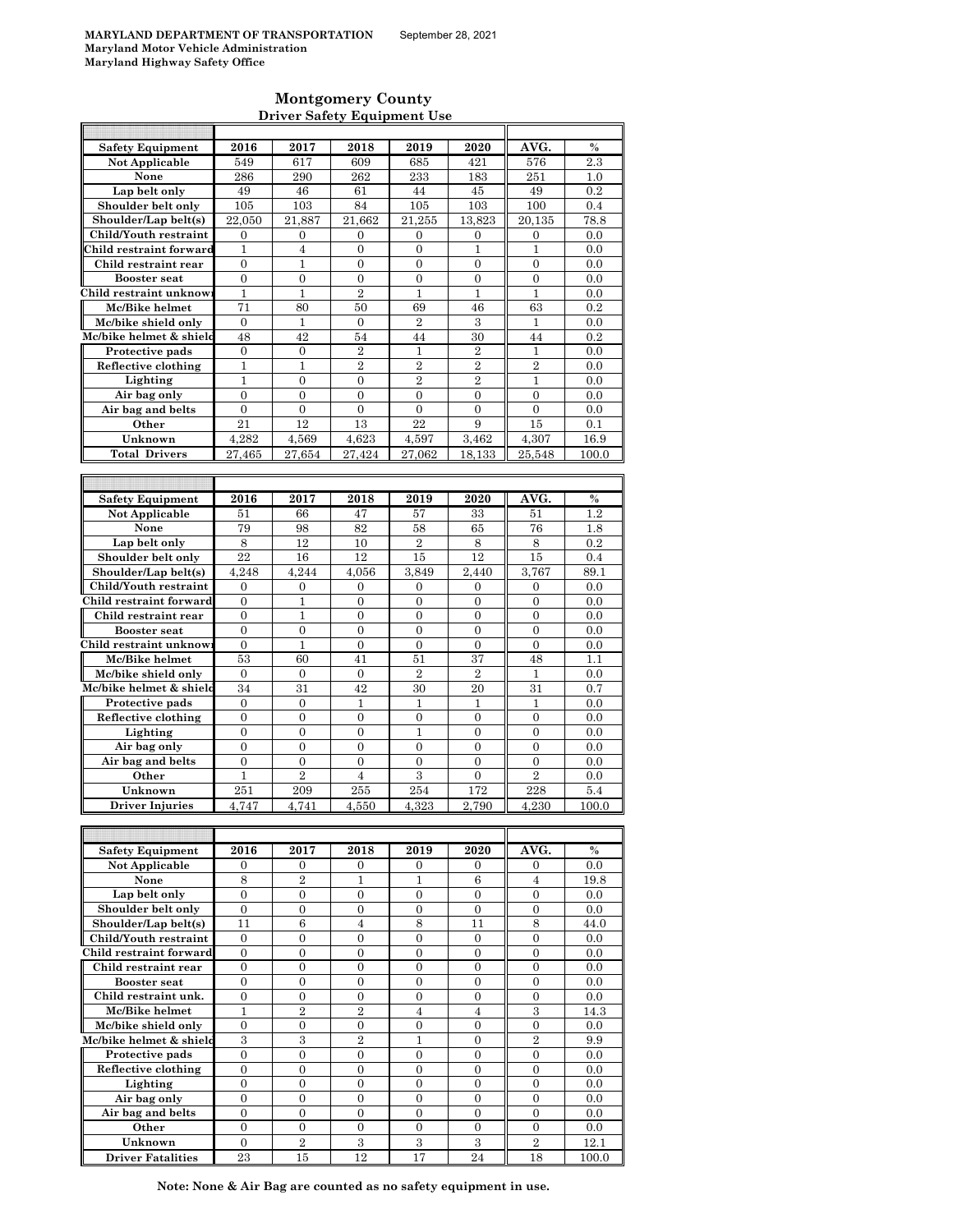| <b>Montgomery County</b> |  |
|--------------------------|--|
| Passenger Age            |  |

| Passenger Age                  | 2016                     | 2017                       | 2018                     | 2019                     | 2020                     | AVG.                     | $\%$                 |
|--------------------------------|--------------------------|----------------------------|--------------------------|--------------------------|--------------------------|--------------------------|----------------------|
| Under 5                        | 621                      | 664                        | 768                      | 627                      | 351                      | 606                      | 11.0                 |
| $5-9$                          | 474                      | 607                        | 611                      | 634                      | 349                      | 535                      | 9.7                  |
| $10 - 11$                      | 160                      | 212                        | 278                      | 215                      | 124                      | 198                      | 3.6                  |
| $12 - 13$                      | 180                      | 232                        | 201                      | 185                      | 119                      | 183                      | 3.3                  |
| $14 - 15$                      | 198                      | 276                        | 229                      | 241                      | 138                      | 216                      | 3.9                  |
| $16 - 17$                      | 251                      | 374                        | 336                      | 294                      | 225                      | 296                      | 5.4                  |
| $18 - 19$                      | 272                      | 340                        | 323                      | 336                      | 245                      | 303                      | 5.5                  |
| $20 - 24$                      | 576                      | 667                        | 692                      | 620                      | 482                      | 607                      | 11.1                 |
| ${\bf 29}$<br>$25 -$           | 417                      | 539                        | 501                      | 481                      | 365                      | 461                      | 8.4                  |
| $30 - 34$                      | 322                      | 394                        | 407                      | 395                      | 288                      | 361                      | 6.6                  |
| 39<br>$35 -$                   | 313                      | 341                        | 354                      | 339                      | 230                      | 315                      | 5.7                  |
| $40 - 44$                      | 237                      | 279                        | 293                      | 296                      | 199                      | 261                      | 4.8                  |
| $45 -$<br>49                   | 210                      | 251                        | 266                      | 243                      | 158                      | 226                      | 4.1                  |
| $50 -$<br>54                   | 178                      | 226                        | 266                      | 215                      | 157                      | 208                      | 3.8                  |
| $55 - 59$                      | 153                      | 185                        | 203                      | 210                      | 129                      | 176                      | 3.2                  |
| $60 -$<br>64                   | 143                      | 174                        | 145                      | 184                      | 118                      | 153                      | 2.8                  |
| $65 -$<br>69                   | 99                       | 122                        | 131                      | 141                      | 77                       | 114                      | 2.1                  |
| $70 -$<br>79                   | 134                      | 166                        | 202                      | 180                      | 74                       | 151                      | 2.8                  |
| $80 +$                         | 129                      | 118                        | 144                      | 134                      | 60                       | 117                      | 2.1                  |
| Unknown                        | 1                        | $\mathbf{0}$               | $\overline{0}$           | $\mathbf{0}$             | $\overline{0}$           | $\mathbf{0}$             | 0.0                  |
| <b>Total Passengers</b>        | 5.068                    | 6.167                      | 6.350                    | 5.970                    | 3.888                    | 5.489                    | 100.0                |
|                                |                          |                            |                          |                          |                          |                          |                      |
|                                |                          |                            |                          |                          |                          |                          |                      |
| Passenger Age                  | 2016                     | 2017                       | 2018                     | 2019                     | 2020                     | AVG.                     | $\frac{0}{0}$        |
| Under 5                        | 197                      | 168                        | 160                      | 158                      | 88                       | 154                      | 10.2                 |
| $5-9$                          | 150                      | 139                        | 140                      | 141                      | 105                      | 135                      | 9.0                  |
| $10 - 11$                      | 45                       | 51                         | 51                       | 48                       | 37                       | 46                       | 3.1                  |
| $12 - 13$                      | 64                       | 48                         | 47                       | 45                       | 22                       | 45                       | 3.0                  |
| $14 - 15$                      | 50                       | 49                         | 66                       | 47                       | 28                       | 48                       | 3.2                  |
| $16 - 17$                      | 62                       | 78                         | 71                       | 60                       | 50                       | 64                       | 4.3                  |
| $18 - 19$                      | 73                       | 91                         | 73                       | 63                       | 52                       | 70                       | 4.7                  |
| $20 - 24$                      | 167                      | 156                        | 157                      | 138                      | 103                      | 144                      | 9.6                  |
| $25 -$<br>29                   | 138                      | 128                        | 144                      | 129                      | 99                       | 128                      | 8.5                  |
| $30 -$<br>34                   | 106                      | 117                        | 112                      | 107                      | 91                       | 107                      | 7.1                  |
| $35 -$<br>39                   | 104                      | 92                         | 97                       | 100                      | 63                       | 91                       | 6.1                  |
| $40 -$<br>44                   | 99                       | 95                         | 92                       | 93                       | 46                       | 85                       | 5.6                  |
| $45 -$<br>49                   | 84                       | 82                         | 65                       | 88                       | 46                       | 73                       | 4.8                  |
| $50 -$<br>54                   | 70                       | 80                         | 77                       | 65                       | 38                       | 66                       | 4.4                  |
| 59<br>$55 -$                   | 61                       | 61                         | 80                       | 63                       | 35                       | 60                       | 4.0                  |
| $60 -$<br>64                   | 65<br>40                 | 64<br>47                   | 41<br>42                 | 65                       | 31<br>27                 | 53<br>39                 | 3.5<br>2.6           |
| $65 -$<br>69                   |                          |                            |                          | 40                       |                          |                          |                      |
| $70 -$<br>79<br>$80 +$         | 61                       | 51                         | 73                       | 54                       | 27                       | 53                       | 3.5                  |
|                                | 61                       | 46                         | 50                       | 38                       | 18                       | 43                       | 2.8                  |
| Unknown                        | $\boldsymbol{0}$         | $\boldsymbol{0}$           | $\boldsymbol{0}$         | $\boldsymbol{0}$         | $\overline{0}$           | $\boldsymbol{0}$         | 0.0                  |
| <b>Injured Passengers</b>      | 1,697                    | 1,643                      | 1,638                    | 1,542                    | 1,006                    | 1,505                    | 100.0                |
|                                |                          |                            |                          |                          |                          |                          |                      |
|                                |                          |                            |                          |                          |                          |                          |                      |
| Passenger Age                  | 2016                     | 2017                       | 2018                     | 2019                     | 2020                     | AVG.                     | $\%$                 |
| Under 5<br>$\epsilon$ $\alpha$ | $\mathbf{0}$<br>$\Omega$ | $\overline{0}$<br>$\Omega$ | $\mathbf{0}$<br>$\Omega$ | $\mathbf{0}$<br>$\Omega$ | $\mathbf{0}$<br>$\Omega$ | $\mathbf{0}$<br>$\Omega$ | 0.0<br>$\cap$ $\cap$ |

| Passenger Age               | 2016             | 2017             | 2018             | 2019             | 2020             | AVG.           | $\%$  |
|-----------------------------|------------------|------------------|------------------|------------------|------------------|----------------|-------|
| Under 5                     | $\overline{0}$   | $\overline{0}$   | $\overline{0}$   | $\overline{0}$   | $\overline{0}$   | $\overline{0}$ | 0.0   |
| $5-9$                       | $\mathbf{0}$     | $\boldsymbol{0}$ | $\mathbf{0}$     | $\mathbf{0}$     | $\mathbf{0}$     | $\mathbf{0}$   | 0.0   |
| $10 - 11$                   | $\mathbf{0}$     | $\mathbf{0}$     | $\mathbf{0}$     | $\mathbf{0}$     | $\overline{0}$   | $\mathbf{0}$   | 0.0   |
| $12 - 13$                   | $\mathbf{0}$     | $\mathbf{0}$     | $\mathbf{0}$     | $\mathbf{0}$     | $\overline{0}$   | $\mathbf{0}$   | 0.0   |
| $14 - 15$                   | $\mathbf{0}$     | $\mathbf{0}$     | $\overline{0}$   | $\mathbf{0}$     | $\overline{0}$   | $\mathbf{0}$   | 0.0   |
| $16 - 17$                   | $\mathbf{1}$     | $\mathbf{0}$     | $\overline{0}$   | $\mathbf{0}$     | $\overline{0}$   | $\mathbf{0}$   | 4.2   |
| $18 - 19$                   | 3                | $\mathbf{0}$     | $\mathbf{0}$     | $\mathbf{0}$     | 1                | $\mathbf{1}$   | 16.7  |
| $20 - 24$                   | $\mathbf{0}$     | $\overline{0}$   | $\overline{2}$   | $\mathbf{0}$     | $\overline{0}$   | $\mathbf{0}$   | 8.3   |
| $25 - 29$                   | $\mathbf{0}$     | $\boldsymbol{0}$ | 3                | $\mathbf{0}$     | $\boldsymbol{0}$ | $\mathbf{1}$   | 12.5  |
| $30 - 34$                   | $\mathbf{0}$     | $\mathbf{1}$     | $\mathbf{0}$     | $\mathbf{0}$     | $\overline{0}$   | $\mathbf{0}$   | 4.2   |
| $35 - 39$                   | $\mathbf{0}$     | $\mathbf{0}$     | $\mathbf{0}$     | $\mathbf{0}$     | $\mathbf{1}$     | $\mathbf{0}$   | 4.2   |
| $40 - 44$                   | $\mathbf{0}$     | $\mathbf{0}$     | $\overline{0}$   | $\mathbf{0}$     | $\boldsymbol{0}$ | $\mathbf{0}$   | 0.0   |
| $45 - 49$                   | $\mathbf{0}$     | $\mathbf{1}$     | $\overline{0}$   | $\mathbf{1}$     | $\mathbf{0}$     | $\mathbf{0}$   | 8.3   |
| $50 - 54$                   | 1                | $\mathbf{0}$     | $\boldsymbol{0}$ | $\boldsymbol{0}$ | $\overline{0}$   | $\mathbf{0}$   | 4.2   |
| $55 - 59$                   | $\mathbf{0}$     | $\mathbf{0}$     | $\overline{0}$   | $\mathbf{0}$     | $\overline{0}$   | $\mathbf{0}$   | 0.0   |
| $60 - 64$                   | $\mathbf{0}$     | $\mathbf{0}$     | $\mathbf{0}$     | $\mathbf{0}$     | $\overline{0}$   | $\mathbf{0}$   | 0.0   |
| $65 - 69$                   | $\boldsymbol{0}$ | 1                | $\boldsymbol{0}$ | $\mathbf{0}$     | $\boldsymbol{0}$ | $\mathbf{0}$   | 4.2   |
| $70 - 79$                   | 1                | $\mathbf{0}$     | $\mathbf{1}$     | 3                | $\mathbf{1}$     | $\mathbf{1}$   | 25.0  |
| $80 +$                      | $\mathbf{0}$     | $\mathbf{0}$     | $\overline{0}$   | $\mathbf{1}$     | $\overline{0}$   | $\mathbf{0}$   | 4.2   |
| Unknown                     | 1                | $\boldsymbol{0}$ | $\mathbf{0}$     | $\boldsymbol{0}$ | $\mathbf{0}$     | $\mathbf{0}$   | 4.2   |
| <b>Passenger Fatalities</b> | 7                | 3                | $6\phantom{1}6$  | $\overline{5}$   | 3                | 5              | 100.0 |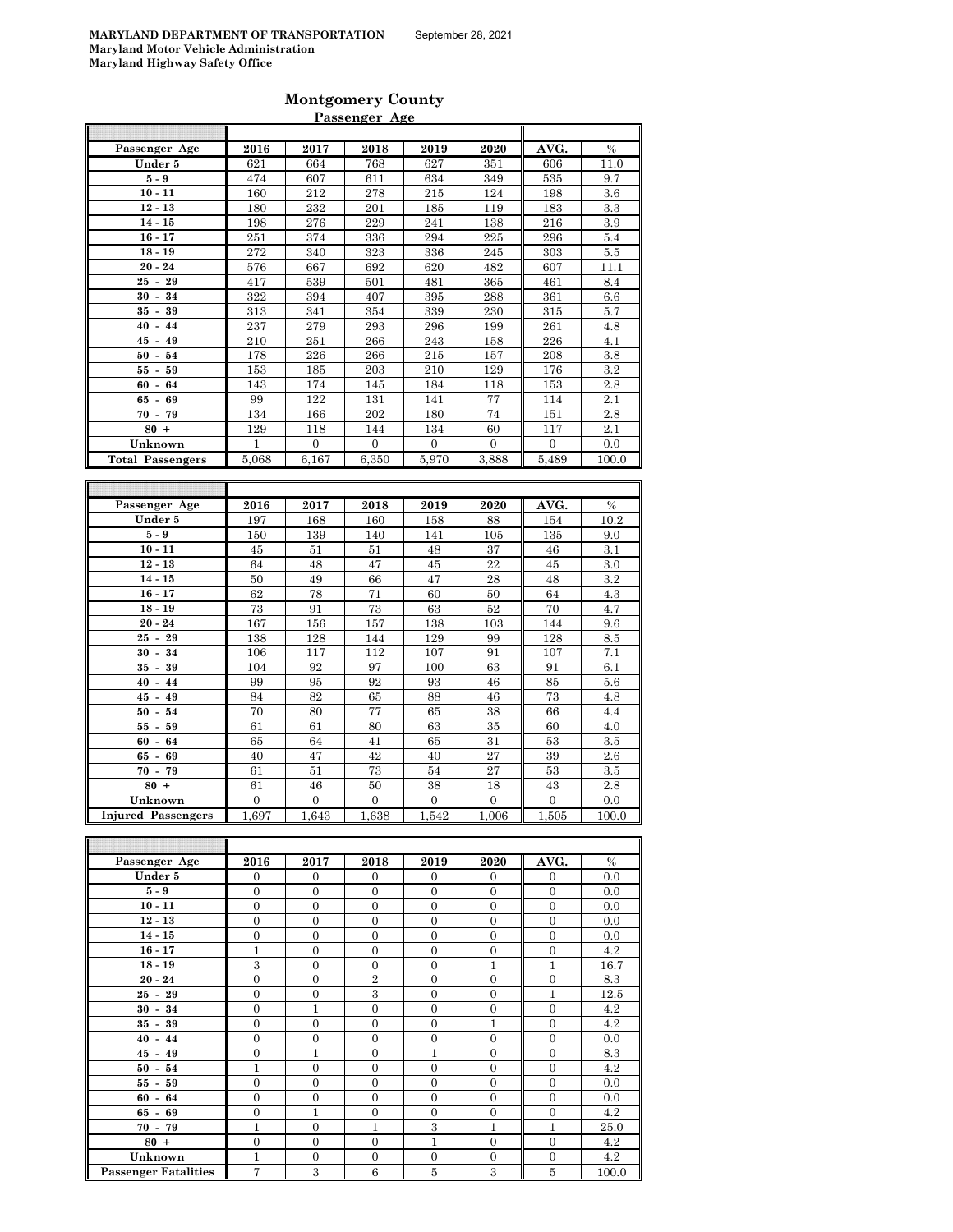| Passenger Gender            | 2016           | 2017           | 2018           | 2019           | 2020           | AVG.           | $\%$  |
|-----------------------------|----------------|----------------|----------------|----------------|----------------|----------------|-------|
| Male                        | 2,347          | 2,901          | 2,806          | 2,739          | 1,785          | 2,516          | 45.8  |
| Female                      | 2,646          | 3,199          | 3,406          | 3,129          | 2,081          | 2,892          | 52.7  |
| Unknown                     | 75             | 67             | 138            | 102            | 22             | 81             | 1.5   |
| <b>Total Passengers</b>     | 5,068          | 6,167          | 6,350          | 5,970          | 3,888          | 5,489          | 100.0 |
|                             |                |                |                |                |                |                |       |
|                             |                |                |                |                |                |                |       |
| Passenger Gender            | 2016           | 2017           | 2018           | 2019           | 2020           | AVG.           | $\%$  |
| Male                        | 671            | 645            | 573            | 589            | 365            | 569            | 37.8  |
| Female                      | 1,007          | 984            | 1,051          | 937            | 637            | 923            | 61.3  |
| Unknown                     | 19             | 14             | 14             | 16             | 4              | 13             | 0.9   |
| <b>Passenger Injuries</b>   | 1,697          | 1,643          | 1,638          | 1,542          | 1,006          | 1,505          | 100.0 |
|                             |                |                |                |                |                |                |       |
|                             |                |                |                |                |                |                |       |
| Passenger Gender            | 2016           | 2017           | 2018           | 2019           | 2020           | AVG.           | $\%$  |
| Male                        | 3              | $\overline{0}$ | 4              | 1              |                | $\overline{2}$ | 37.5  |
| Female                      | $\overline{4}$ | 3              | $\overline{2}$ | 4              | $\overline{2}$ | 3              | 62.5  |
| Unknown                     | $\theta$       | $\overline{0}$ | $\overline{0}$ | $\theta$       | $\overline{0}$ | $\theta$       | 0.0   |
| <b>Passenger Fatalities</b> | $\overline{7}$ | 3              | 6              | $\overline{5}$ | 3              | $\overline{5}$ | 100.0 |

# **Montgomery County Passenger Gender**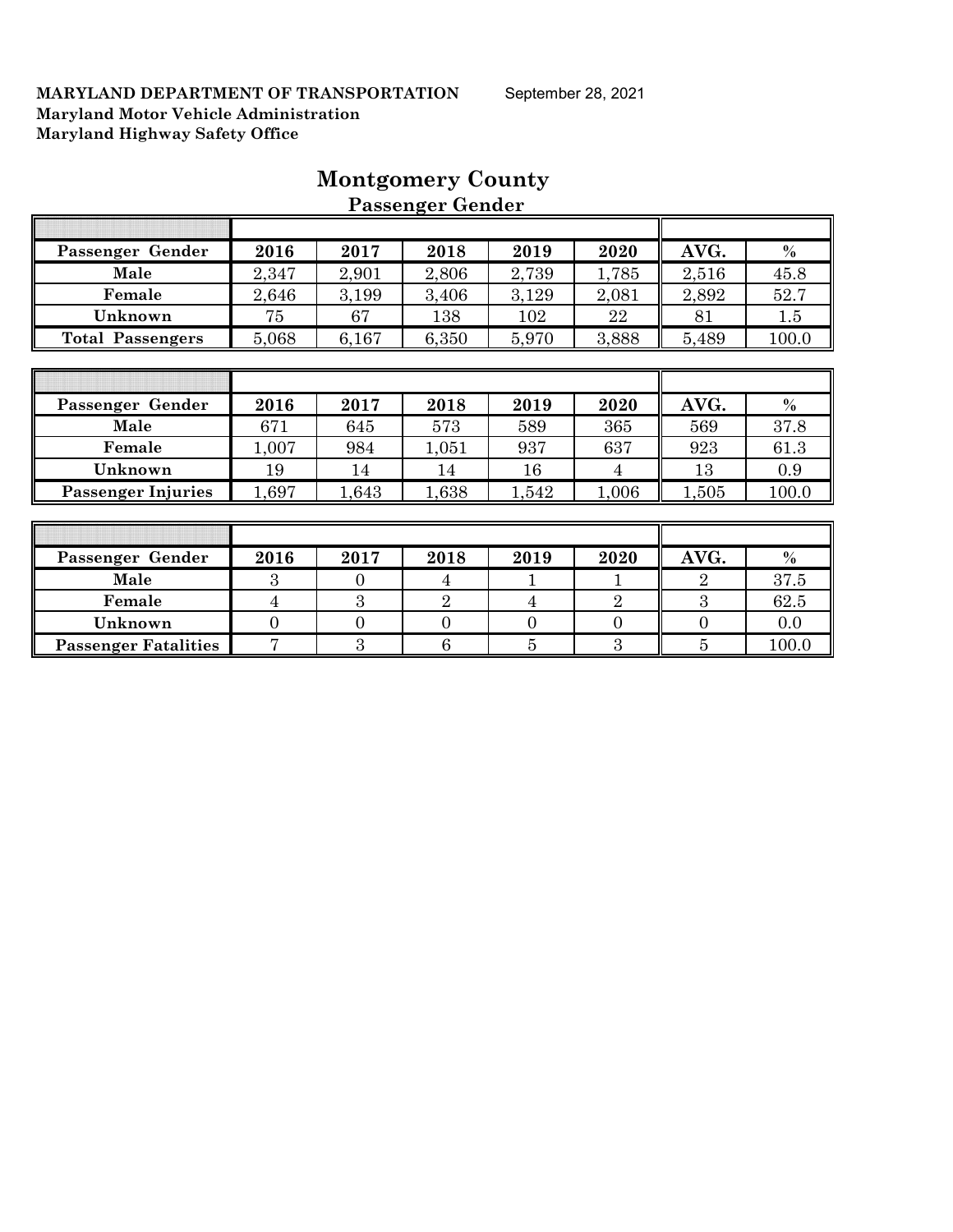### **Montgomery County Passenger Safety Equipment Use**

| <b>Safety Equipment</b>   | 2016                             | 2017           | 2018           | 2019                             | 2020                           | AVG.             | $\frac{0}{0}$ |
|---------------------------|----------------------------------|----------------|----------------|----------------------------------|--------------------------------|------------------|---------------|
| Not Applicable            | 91                               | 113            | 138            | 192                              | 94                             | 126              | 2.3           |
| None                      | 291                              | 334            | 357            | 277                              | 147                            | 281              | 5.1           |
| Lap belt only             | 52                               | 28             | 44             | 46                               | 17                             | 37               | 0.7           |
| Shoulder belt only        | 14                               | 12             | 25             | 22                               | 18                             | 18               | 0.3           |
| Shoulder/Lap belt(s)      | 3.613                            | 4.477          | 4.512          | 4.345                            | 2.908                          | 3.971            | 72.3          |
| Child/Youth restraint     | $\Omega$                         | $\Omega$       | $\Omega$       | $\theta$                         | $\Omega$                       | $\theta$         | 0.0           |
| Child restraint forward   | 422                              | 469            | 460            | 415                              | 215                            | 396              | 7.2           |
| Child restraint rear      | 112                              | 154            | 160            | 143                              | 92                             | 132              | 2.4           |
| <b>Booster</b> seat       | 95                               | 93             | 87             | 66                               | 48                             | 78               | 1.4           |
| Child restraint unk.      | 64                               | 38             | 45             | 49                               | 41                             | 47               | 0.9           |
| Mc/Bike helmet            | $\overline{2}$                   | $\overline{2}$ | 6              | $\overline{4}$                   | 3                              | 3                | 0.1           |
| Mc/bike shield only       | $\overline{0}$                   | $\overline{0}$ | $\overline{0}$ | $\theta$                         | $\theta$                       | $\theta$         | 0.0           |
| Mc/bike helmet & shield   | 3                                | 3              | 3              | 1                                | 1                              | $\overline{2}$   | 0.0           |
| Protective pads           | $\overline{0}$                   | 3              | $\overline{2}$ | $\mathbf{1}$                     | $\overline{0}$                 | $\mathbf{1}$     | 0.0           |
| Reflective clothing       | $\mathbf{1}$                     | 1              | $\Omega$       | $\Omega$                         | 1                              | 1                | 0.0           |
| Lighting                  | $\overline{0}$                   | $\mathbf{1}$   | $\overline{0}$ | $\overline{0}$                   | $\overline{0}$                 | $\overline{0}$   | 0.0           |
| Air bag only              | $\overline{0}$                   | $\overline{0}$ | $\overline{0}$ | $\overline{0}$                   | $\overline{0}$                 | $\overline{0}$   | 0.0           |
| Air bag and belts         | $\boldsymbol{0}$                 | $\overline{0}$ | $\overline{0}$ | $\overline{0}$                   | $\mathbf{0}$                   | $\overline{0}$   | 0.0           |
| Other                     | 7                                | 54             | 26             | 16                               | 11                             | 23               | 0.4           |
| Unknown                   | 301                              | 385            | 485            | 393                              | 292                            | 371              | 6.8           |
| <b>Total Passengers</b>   | 5,068                            | 6,167          | 6,350          | 5,970                            | 3,888                          | 5,489            | 100.0         |
|                           |                                  |                |                |                                  |                                |                  |               |
|                           |                                  |                |                |                                  |                                |                  |               |
| <b>Safety Equipment</b>   | 2016                             | 2017           | 2018           | 2019                             | 2020                           | AVG.             | $\frac{0}{0}$ |
|                           |                                  |                |                |                                  |                                |                  |               |
| <b>Not Applicable</b>     | 18                               | 29             | 34             | 26                               | 11                             | 24               | 1.6           |
| None                      | 112                              | 96             | 117            | 87                               | 37                             | 90               | 6.0           |
| Lap belt only             | 10                               | 3              | 8              | 4                                | $\overline{2}$                 | 5                | 0.4           |
| Shoulder belt only        | 10                               | $\mathbf{1}$   | 10             | $\overline{5}$                   | $\overline{4}$                 | $\boldsymbol{6}$ | 0.4           |
| Shoulder/Lap belt(s)      | 1.205                            | 1.231          | 1.181          | 1.122                            | 770                            | 1.102            | 73.2          |
| Child/Youth restraint     | $\overline{0}$                   | $\overline{0}$ | $\overline{0}$ | $\mathbf{0}$                     | $\mathbf{0}$                   | $\overline{0}$   | 0.0           |
| Child restraint forward   | 130                              | 108            | 114            | 103                              | 48                             | 101              | 6.7           |
| Child restraint rear      | 41                               | 46             | 43             | 40                               | 26                             | 39               | 2.6           |
| <b>Booster</b> seat       | 32                               | 22             | 22             | 28                               | 17                             | 24               | 1.6           |
| Child restraint unk.      | 22                               | 8              | 8              | 14                               | 15                             | 13               | 0.9           |
| Mc/Bike helmet            | $\mathbf{1}$                     | $\overline{2}$ | 3              | 3                                | 3                              | $\overline{2}$   | 0.2           |
| Mc/bike shield only       | $\Omega$                         | $\Omega$       | $\theta$       | $\theta$                         | $\theta$                       | $\Omega$         | 0.0           |
| Mc/bike helmet & shield   | 3                                | $\overline{2}$ | 3              | $\mathbf{1}$                     | $\mathbf{1}$                   | $\overline{2}$   | 0.1           |
| Protective pads           | $\overline{0}$                   | $\overline{0}$ | $\overline{0}$ | $\mathbf{1}$                     | $\overline{0}$                 | $\overline{0}$   | 0.0           |
| Reflective clothing       | $\mathbf{1}$                     | $\mathbf{1}$   | $\theta$       | $\theta$                         | $\theta$                       | $\theta$         | 0.0           |
| Lighting                  | $\overline{0}$                   | 0              | $\theta$       | $\Omega$                         | $\Omega$                       | $\overline{0}$   | 0.0           |
| Air bag only              | $\overline{0}$                   | $\overline{0}$ | $\overline{0}$ | $\theta$                         | $\overline{0}$                 | $\overline{0}$   | 0.0           |
| Air bag and belts         | $\overline{0}$<br>$\overline{2}$ | $\overline{0}$ | $\overline{0}$ | $\overline{0}$<br>$\overline{2}$ | $\overline{0}$<br>$\mathbf{1}$ | $\boldsymbol{0}$ | 0.0<br>0.2    |
| Other                     |                                  | 7              | $\overline{5}$ |                                  |                                | 3                |               |
| Unknown                   | 110                              | 87             | 90             | 106                              | 71                             | 93               | 6.2           |
| <b>Passenger Injuries</b> | 1,697                            | 1,643          | 1.638          | 1.542                            | 1.006                          | 1.505            | 100.0         |
|                           |                                  |                |                |                                  |                                |                  |               |

| <b>Safety Equipment</b>     | 2016     | 2017     | 2018     | 2019     | 2020     | AVG.     | $\%$  |
|-----------------------------|----------|----------|----------|----------|----------|----------|-------|
| Not Applicable              | $\Omega$ | $\Omega$ | $\Omega$ | $\Omega$ | $\Omega$ | $\Omega$ | 0.0   |
| None                        | $^{9}$   | 2        | 4        |          |          | 2        | 41.7  |
| Lap belt only               | $\theta$ | $\theta$ | $\theta$ | $\Omega$ | $\theta$ | $\Omega$ | 0.0   |
| Shoulder belt only          | $\theta$ | $\Omega$ | 0        | 0        | $\Omega$ | $\Omega$ | 0.0   |
| Shoulder/Lap belt(s)        | 3        |          |          | 3        | 2        | 2        | 41.7  |
| Child/Youth restraint       | $\theta$ | $\theta$ | $\theta$ | $\Omega$ | $\theta$ | $\Omega$ | 0.0   |
| Child restraint forward     | $\Omega$ | $\Omega$ | 0        | $\Omega$ | $\theta$ | $\Omega$ | 0.0   |
| Child restraint rear        | $\theta$ | $\Omega$ | 0        | $\Omega$ | $\Omega$ | $\Omega$ | 0.0   |
| <b>Booster seat</b>         | $\Omega$ | $\Omega$ | $\Omega$ | $\Omega$ | $\theta$ | $\Omega$ | 0.0   |
| Child restraint unk.        | $\theta$ | $\Omega$ | 0        | $\Omega$ | $\Omega$ | $\Omega$ | 0.0   |
| Mc/Bike helmet              | $\theta$ | 0        |          | 0        | $\theta$ | $\Omega$ | 4.2   |
| Mc/bike shield only         | $\Omega$ | $\Omega$ | $\Omega$ | $\Omega$ | $\Omega$ | $\Omega$ | 0.0   |
| Mc/bike helmet & shield     | $\Omega$ | $\Omega$ | $\Omega$ | $\Omega$ | $\theta$ | $\Omega$ | 0.0   |
| Protective pads             | $\theta$ | $\Omega$ | 0        | $\Omega$ | $\Omega$ | $\theta$ | 0.0   |
| Reflective clothing         | $\theta$ | $\Omega$ | $\theta$ | $\Omega$ | $\theta$ | $\Omega$ | 0.0   |
| Lighting                    | $\Omega$ | $\Omega$ | $\Omega$ | $\Omega$ | $\theta$ | $\Omega$ | 0.0   |
| Air bag only                | $\Omega$ | $\Omega$ | 0        | $\Omega$ | $\Omega$ | $\theta$ | 0.0   |
| Air bag and belts           | $\theta$ | $\Omega$ | $\theta$ | $\Omega$ | $\theta$ | $\Omega$ | 0.0   |
| Other                       | $\Omega$ | $\Omega$ | $\Omega$ | $\Omega$ | $\Omega$ | $\Omega$ | 0.0   |
| Unknown                     | $^{9}$   | $\Omega$ | $\Omega$ |          | $\Omega$ |          | 12.5  |
| <b>Passenger Fatalities</b> | 7        | 3        | 6        | 5        | 3        | 5        | 100.0 |

**Note: None & Air Bag are counted as no safety equipment in use.**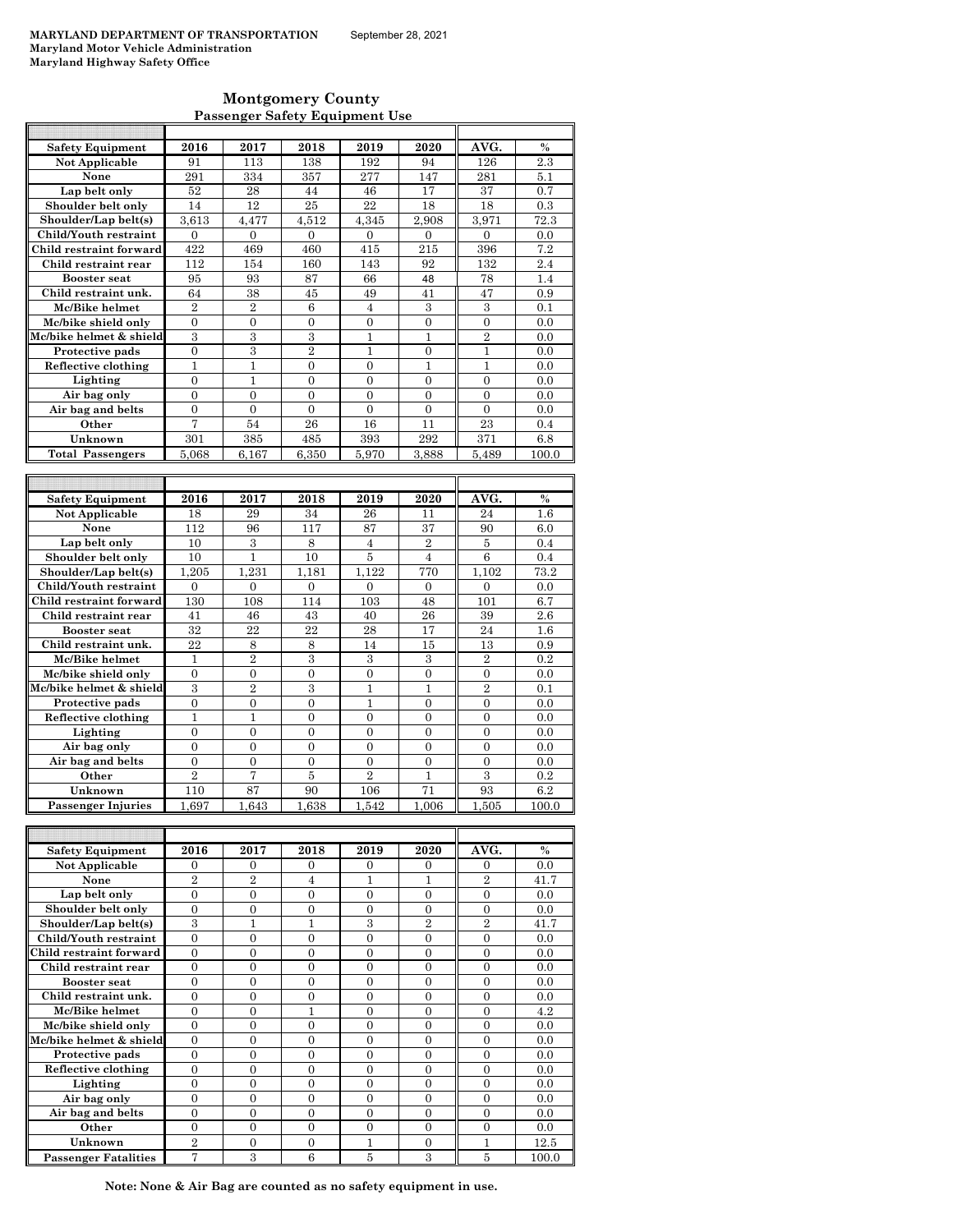## **Montgomery County Non-Motorist Age**

| Non-Motorist Age                     | 2016 | 2017         | 2018     | 2019     | 2020         | AVG.     | $\%$  |
|--------------------------------------|------|--------------|----------|----------|--------------|----------|-------|
| Under 5                              | 18   | 22           | 11       | 10       | 12           | 15       | 2.3   |
| $5-9$                                | 20   | 27           | 15       | 26       | 13           | 20       | 3.1   |
| $10 - 15$                            | 54   | 56           | 64       | 55       | 30           | 52       | 8.0   |
| $16 - 17$                            | 28   | 23           | 25       | 23       | 16           | 23       | 3.6   |
| $18 -$<br>19                         | 30   | 35           | 23       | 16       | 23           | 25       | 3.9   |
| 24<br>20<br>$\blacksquare$           | 65   | 56           | 53       | 59       | 53           | 57       | 8.9   |
| 25<br>29<br>$\overline{\phantom{a}}$ | 52   | 67           | 57       | 65       | 48           | 58       | 8.9   |
| 34<br>30<br>$\overline{\phantom{a}}$ | 61   | 55           | 53       | 47       | 42           | 52       | 8.0   |
| 39<br>35<br>$\blacksquare$           | 50   | 42           | 52       | 43       | 39           | 45       | 7.0   |
| 40<br>44<br>$\overline{\phantom{a}}$ | 41   | 49           | 35       | 38       | 47           | 42       | 6.5   |
| 45<br>49<br>$\overline{\phantom{a}}$ | 50   | 46           | 42       | 40       | 26           | 41       | 6.3   |
| 50<br>54<br>$\overline{\phantom{a}}$ | 33   | 47           | 40       | 59       | 39           | 44       | 6.7   |
| 55<br>59<br>$\blacksquare$           | 42   | 55           | 37       | 51       | 34           | 44       | 6.8   |
| 64<br>60<br>$\blacksquare$           | 48   | 44           | 36       | 43       | 44           | 43       | 6.7   |
| 69<br>65<br>$\blacksquare$           | 35   | 32           | 35       | 25       | 22           | 30       | 4.6   |
| $70 -$<br>79                         | 33   | 41           | 43       | 41       | 30           | 38       | 5.8   |
| $80 +$                               | 17   | 22           | 16       | 22       | 14           | 18       | 2.8   |
| Unknown                              | 1    | $\mathbf{0}$ | $\Omega$ | $\Omega$ | $\mathbf{1}$ | $\Omega$ | 0.1   |
| Total Non-Motorists                  | 678  | 719          | 637      | 663      | 533          | 646      | 100.0 |

| Non-Motorist Age                     | 2016 | 2017     | 2018     | 2019     | 2020 | AVG.     | $\%$  |
|--------------------------------------|------|----------|----------|----------|------|----------|-------|
| Under 5                              | 14   | 16       | 9        | 8        | 9    | 11       | 2.0   |
| $5-9$                                | 19   | 26       | 14       | 25       | 10   | 19       | 3.3   |
| $10 - 15$                            | 47   | 52       | 61       | 48       | 26   | 47       | 8.2   |
| $16 - 17$                            | 25   | 22       | 24       | 21       | 13   | 21       | 3.7   |
| $18 -$<br>19                         | 28   | 32       | 22       | 13       | 21   | 23       | 4.1   |
| 20<br>24<br>$\overline{\phantom{a}}$ | 62   | 52       | 47       | 52       | 46   | 52       | 9.1   |
| 25<br>29<br>$\overline{\phantom{a}}$ | 47   | 62       | 50       | 60       | 42   | 52       | 9.1   |
| 30<br>34<br>$\overline{\phantom{a}}$ | 57   | 48       | 47       | 42       | 37   | 46       | 8.1   |
| 39<br>35<br>$\overline{\phantom{a}}$ | 41   | 36       | 43       | 36       | 34   | 38       | 6.7   |
| 40<br>44<br>$\blacksquare$           | 35   | 41       | 30       | 36       | 44   | 37       | 6.5   |
| 45<br>49<br>$\overline{\phantom{a}}$ | 43   | 37       | 34       | 36       | 23   | 35       | 6.1   |
| $50 -$<br>54                         | 30   | 42       | 35       | 52       | 32   | 38       | 6.7   |
| 55 -<br>59                           | 36   | 50       | 32       | 47       | 27   | 38       | 6.7   |
| $60 - 64$                            | 42   | 39       | 33       | 39       | 35   | 38       | 6.6   |
| 69<br>65 -                           | 32   | 32       | 34       | 23       | 18   | 28       | 4.9   |
| $70 - 79$                            | 30   | 33       | 39       | 34       | 26   | 32       | 5.7   |
| $80 +$                               | 13   | 19       | 12       | 18       | 12   | 15       | 2.6   |
| Unknown                              | 1    | $\Omega$ | $\Omega$ | $\Omega$ | 1    | $\Omega$ | 0.1   |
| Inj. Non-Motorists                   | 602  | 639      | 566      | 590      | 456  | 571      | 100.0 |

| Non-Motorist Age             | 2016           | 2017           | 2018           | 2019           | 2020           | AVG.           | $\%$  |
|------------------------------|----------------|----------------|----------------|----------------|----------------|----------------|-------|
| Under 5                      | $\Omega$       | $\mathbf{0}$   | $\Omega$       | $\Omega$       | $\overline{0}$ | $\Omega$       | 0.0   |
| $5 - 9$                      | $\mathbf{0}$   | $\mathbf{0}$   | $\Omega$       | $\mathbf{1}$   | $\mathbf{0}$   | $\Omega$       | 1.3   |
| $10 - 15$                    | $\mathbf{0}$   | $\mathbf{0}$   | $\overline{0}$ | $\overline{0}$ | $\mathbf{1}$   | $\overline{0}$ | 1.3   |
| $16 - 17$                    | $\mathbf{1}$   | $\overline{0}$ | $\overline{0}$ | $\mathbf{1}$   | $\mathbf{0}$   | $\Omega$       | 2.6   |
| $18 - 19$                    | $\overline{0}$ | $\mathbf{1}$   | $\overline{0}$ | $\overline{0}$ | $\overline{0}$ | $\overline{0}$ | 1.3   |
| $20 - 24$                    | $\Omega$       | $\overline{0}$ | $\Omega$       | $\mathbf{1}$   | $\overline{1}$ | $\Omega$       | 2.6   |
| $25 - 29$                    | $\mathbf{1}$   | $\mathbf{0}$   | $\overline{0}$ | $\Omega$       | $\mathbf{1}$   | $\Omega$       | 2.6   |
| $30 - 34$                    | 1              | $\overline{2}$ | 1              | $\overline{4}$ | 3              | $\overline{2}$ | 14.3  |
| $35 - 39$                    | $\mathbf{0}$   | $\mathbf{1}$   | $\overline{2}$ | $\overline{2}$ | $\mathbf{1}$   | $\mathbf{1}$   | 7.8   |
| $40 - 44$                    | $\mathbf{0}$   | $\mathbf{0}$   | 3              | $\mathbf{0}$   | 1              | $\mathbf{1}$   | 5.2   |
| $45 - 49$                    | $\mathbf{0}$   | $\overline{2}$ | $\overline{2}$ | $\Omega$       | $\overline{1}$ | $\mathbf{1}$   | 6.5   |
| $50 - 54$                    | 1              | $\mathbf{1}$   | $\overline{2}$ | $\overline{0}$ | 1              | $\mathbf{1}$   | 6.5   |
| $55 - 59$                    | $\mathbf{1}$   | $\overline{0}$ | $\overline{2}$ | $\overline{0}$ | $\overline{2}$ | $\mathbf{1}$   | 6.5   |
| $60 - 64$                    | 3              | $\overline{2}$ | 1              | $\overline{0}$ | $\overline{4}$ | $\overline{2}$ | 13.0  |
| $65 - 69$                    | $\overline{2}$ | $\mathbf{0}$   | $\mathbf{1}$   | $\overline{2}$ | $\mathbf{1}$   | $\mathbf{1}$   | 7.8   |
| $70 - 79$                    | $\mathbf{1}$   | 5              | 1              | $\overline{2}$ | $\overline{2}$ | $\overline{2}$ | 14.3  |
| $80 +$                       | $\mathbf{1}$   | $\mathbf{1}$   | $\mathbf{1}$   | $\overline{2}$ | $\overline{0}$ | $\mathbf{1}$   | 6.5   |
| Unknown                      | $\mathbf{0}$   | $\mathbf{0}$   | $\overline{0}$ | $\mathbf{0}$   | $\mathbf{0}$   | $\overline{0}$ | 0.0   |
| <b>Non-Motor. Fatalities</b> | 12             | 15             | 16             | 15             | 19             | 15             | 100.0 |

F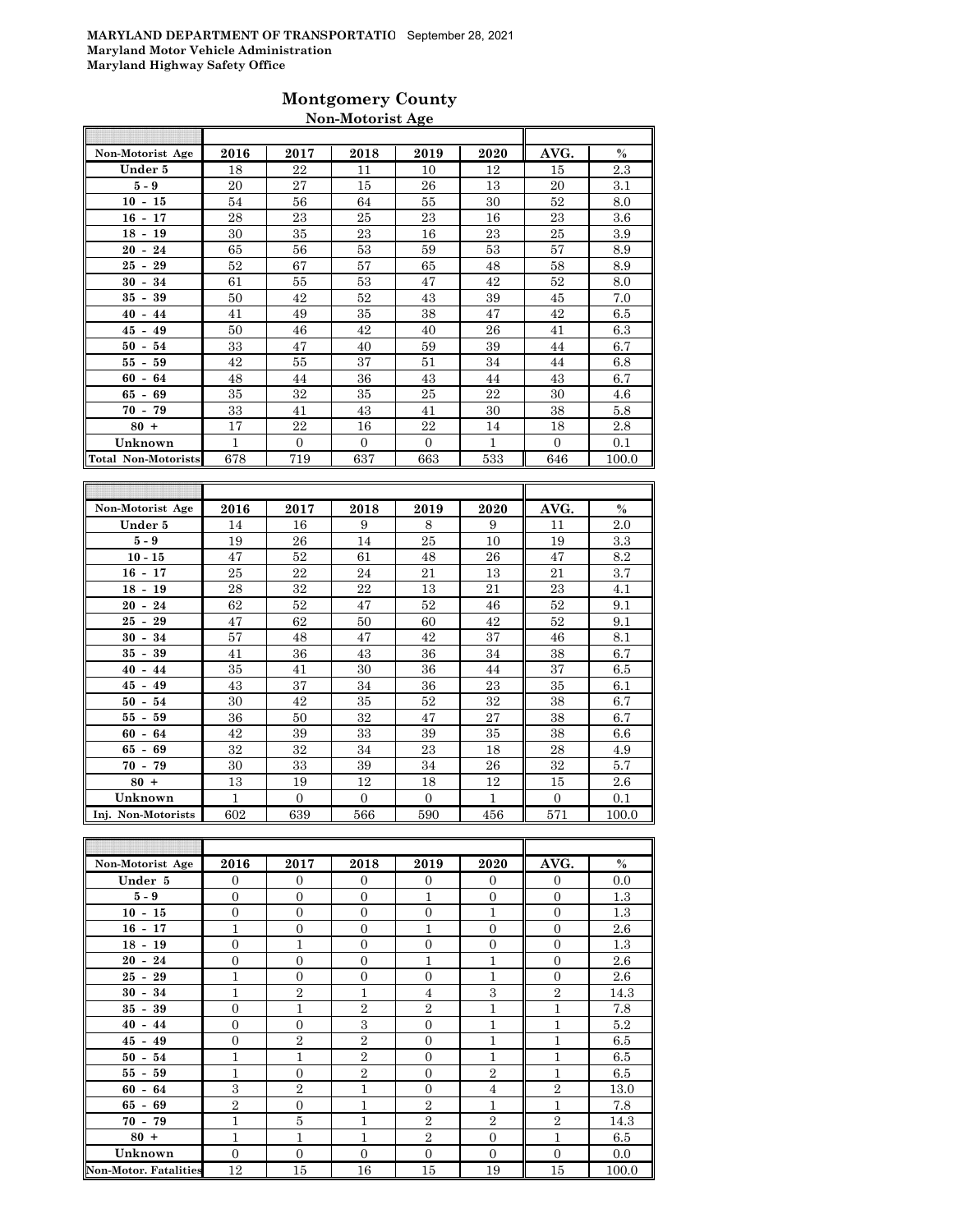F

| Non-Motorist Gender          | 2016 | 2017 | 2018 | 2019    | 2020           | AVG.          | $\frac{0}{0}$ |
|------------------------------|------|------|------|---------|----------------|---------------|---------------|
| Male                         | 392  | 399  | 345  | 374     | 352            | 372           | 57.6          |
| Female                       | 280  | 313  | 286  | 288     | 179            | 269           | 41.7          |
| Unknown                      | 6    | 7    | 6    |         | $\overline{2}$ | 4             | 0.7           |
| <b>Total Non-Motorists</b>   | 678  | 719  | 637  | 663     | 533            | 646           | 100.0         |
|                              |      |      |      |         |                |               |               |
|                              |      |      |      |         |                |               |               |
| Non-Motorist Gender          | 2016 | 2017 | 2018 | 2019    | 2020           | AVG.          | $\%$          |
| Male                         | 339  | 356  | 298  | 332     | 295            | 324           | 56.8          |
| Female                       | 259  | 278  | 265  | $257\,$ | 160            | 244           | 42.7          |
| Unknown                      | 4    | 5    | 3    |         |                | $\mathcal{R}$ | 0.5           |
| <b>Non-Motorist Injuries</b> | 602  | 639  | 566  | 590     | 456            | 571           | 100.0         |
|                              |      |      |      |         |                |               |               |
|                              |      |      |      |         |                |               |               |
| Non-Motorist Gender          | 2016 | 2017 | 2018 | 2019    | 2020           | AVG.          | $\%$          |
| Male                         | 10   | 10   | 10   | 8       | 18             | 11            | 72.7          |

**Female** 1 2 3 5 6 7 7 1 4 27.3 **Unknown** 0 0 0 0 0 0 0.0 **Non-Motorist Fatalities** 12 15 16 15 19 15 100.0

# **Montgomery County Non-Motorist Gender**

ī

 $\overline{\mathbf{1}}$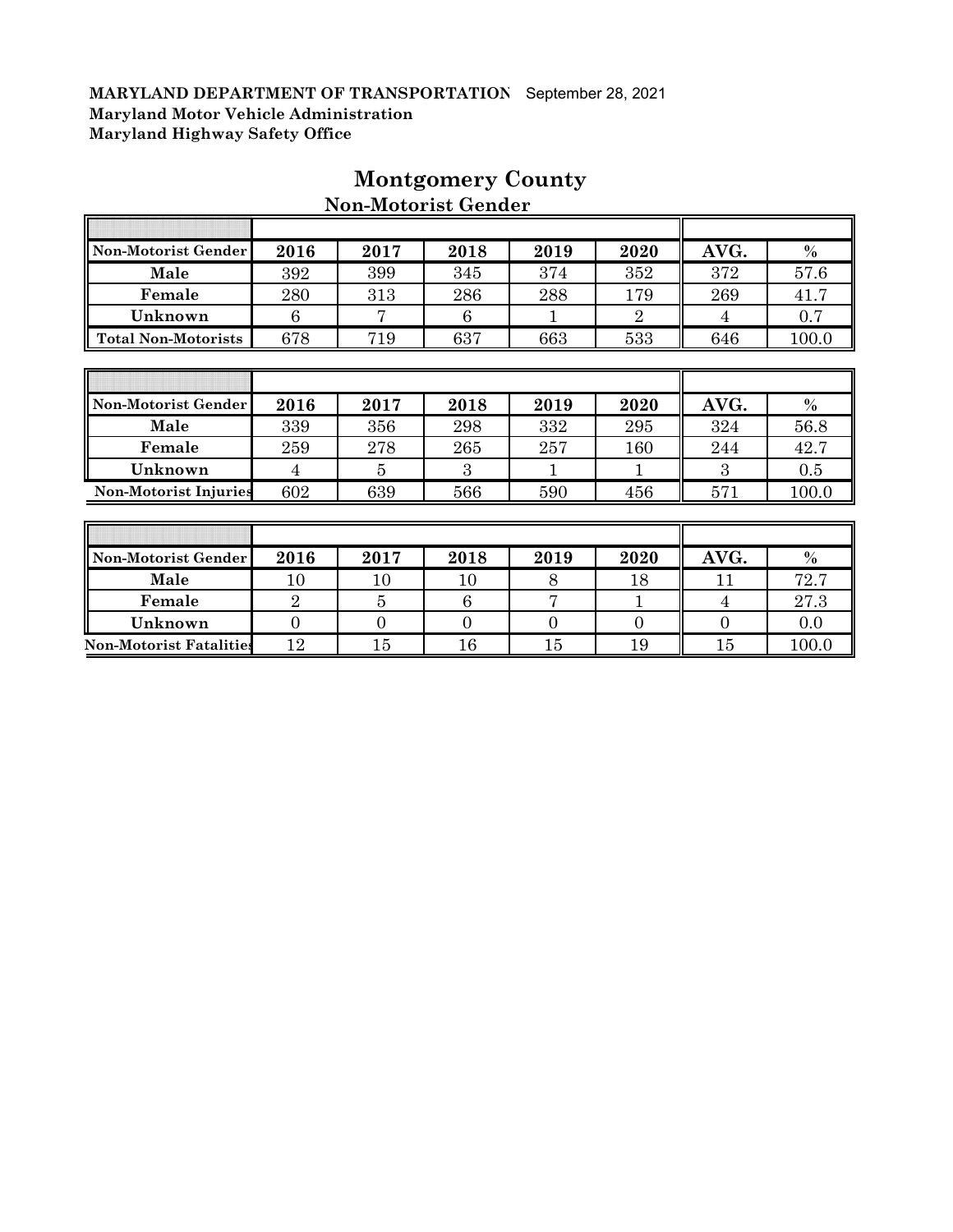Ħ

F

 $\overline{\mathbb{T}}$ 

# **Montgomery County Non-Motorist Location**

| <b>Non-Motorist Location</b>     | 2016           | 2017              | 2018             | 2019             | 2020             | AVG.             | $\%$    |
|----------------------------------|----------------|-------------------|------------------|------------------|------------------|------------------|---------|
| Not App.                         | 14             | 22                | 29               | 14               | 10               | 18               | 2.8     |
| Shoulder                         | 20             | 25                | 17               | 8                | 17               | 17               | 2.7     |
| Curb                             | $\overline{7}$ | 8                 | 5                | 3                | 7                | 6                | 0.9     |
| Sidewalk                         | 47             | 46                | 41               | 50               | 44               | 46               | 7.1     |
| <b>Outside Right of Way</b>      | 9              | 8                 | 3                | $\overline{7}$   | 4                | $\,6$            | 1.0     |
| On Rd. at Crosswalk              | 178            | 191               | 156              | 187              | 136              | 170              | 26.3    |
|                                  |                |                   |                  |                  |                  |                  |         |
| On Rd. Not at Cross.             | 141            | 138               | 153              | 115              | 115              | 132              | 20.5    |
| In School Bus Zone               | $\overline{0}$ | $\mathbf{0}$      | $\mathbf{0}$     | $\overline{2}$   | $\overline{0}$   | $\mathbf{0}$     | 0.1     |
| In Bikeway                       | 8              | 5                 | $\,6$            | 1                | 1                | $\overline{4}$   | 0.7     |
| <b>At Inter Marked Crosswal</b>  | 90             | 95                | 64               | 84               | 62               | 79               | 12.2    |
| <b>At Inter No Crosswalk</b>     | 31             | 30                | 23               | 39               | 26               | 30               | 4.6     |
| <b>Driveway Access</b>           | 6              | $\sqrt{2}$        | 3                | $\boldsymbol{2}$ | 7                | $\overline{4}$   | 0.6     |
| Median                           | $\overline{2}$ | $\overline{2}$    | $\overline{4}$   | $\overline{2}$   | $\overline{2}$   | $\overline{2}$   | 0.4     |
| Island                           | $\overline{0}$ | $\mathbf{0}$      | $\overline{0}$   | $\mathbf{1}$     | $\overline{0}$   | $\overline{0}$   | 0.0     |
| <b>Shared Use Path or Trails</b> | $\mathbf{1}$   | $\overline{2}$    | $\overline{0}$   | $\mathbf{0}$     | $\mathbf{1}$     | $\mathbf{1}$     | 0.1     |
| <b>Inside Building</b>           | 5              | 10                | 4                | 12               | $\overline{4}$   | 7                | 1.1     |
| Midblock Marked Crosswa          | 3              | 4                 | $\overline{2}$   | 1                | 3                | 3                | 0.4     |
| Other/Unk.                       | 116            | 131               | 127              | 135              | 94               | 121              | 18.7    |
| <b>Total Non-Motorists</b>       | 678            | 719               | 637              | 663              | 533              | 646              | 100.0   |
|                                  |                |                   |                  |                  |                  |                  |         |
|                                  |                |                   |                  |                  |                  |                  |         |
| <b>Non-Motorist Location</b>     | 2016           | 2017              | 2018             | 2019             | 2020             | AVG.             | $\%$    |
| Not App.                         | 8              | 11                | 14               | 7                | 7                | 9                | $1.6\,$ |
| Shoulder                         | 18             | 20                | 14               | 8                | 16               | 15               | 2.7     |
|                                  |                |                   |                  | $\mathbf{1}$     | 7                |                  |         |
| Curb                             | 6              | 8                 | 5                |                  |                  | 5                | 0.9     |
| Sidewalk                         | 44             | 41                | 38               | 43               | 37               | 41               | 7.1     |
| <b>Outside Right of Way</b>      | 9              | 8                 | 3                | $\overline{4}$   | $\overline{4}$   | 6                | 1.0     |
| On Rd. at Crosswalk              | 155            | 175               | 146              | 171              | 124              | 154              | 27.0    |
| On Rd. Not at Cross.             | 126            | 125               | 138              | 106              | 100              | 119              | 20.9    |
| In School Bus Zone               | $\mathbf{0}$   | $\mathbf{0}$      | 0                | $\overline{2}$   | $\overline{0}$   | 0                | 0.1     |
| In Bikeway                       | 7              | 5                 | 4                | 1                | 1                | $\overline{4}$   | 0.6     |
| Inter Marked Crosswalk           | 83             | 90                | 60               | 79               | 53               | 73               | 12.8    |
| At Inters No Crosswalk           | 30             | 27                | 21               | 36               | 19               | 27               | 4.7     |
| <b>Driveway Access</b>           | 4              | 1                 | $\,3$            | $\boldsymbol{2}$ | 7                | $\,3$            | 0.6     |
| Median                           | $\overline{2}$ | $\overline{0}$    | $\overline{2}$   | $\overline{2}$   | $\overline{2}$   | $\overline{2}$   | 0.3     |
| Island                           | $\overline{0}$ | $\mathbf{0}$      | $\overline{0}$   | $\mathbf{1}$     | $\overline{0}$   | $\theta$         | 0.0     |
| <b>Shared Use Path or Trails</b> | $\mathbf{1}$   | $\overline{2}$    | 0                | $\overline{0}$   | $\mathbf{1}$     | $\mathbf{1}$     | 0.1     |
| <b>Inside Building</b>           | $\mathbf{1}$   | $\scriptstyle{7}$ | $\overline{2}$   | 5                | $\boldsymbol{0}$ | 3                | $0.5\,$ |
| Midblock Marked Crosswa          | 3              | $\overline{4}$    | $\overline{2}$   | $\mathbf{1}$     | 3                | 3                | 0.5     |
| Other/Unk.                       | 105            | 115               | 114              | 121              | 75               | 106              | 18.6    |
| <b>Injured Non-Motorists</b>     | 602            | 639               | 566              | 590              | 456              | 571              | 100.0   |
|                                  |                |                   |                  |                  |                  |                  |         |
|                                  |                |                   |                  |                  |                  |                  |         |
|                                  |                |                   |                  |                  |                  |                  |         |
| <b>Non-Motorist Location</b>     | 2016           | 2017              | 2018             | 2019             | 2020             | AVG.             | $\%$    |
| Not App.                         | $\overline{0}$ | $\mathbf{0}$      | 1                | 1                | $\mathbf{0}$     | $\theta$         | 2.6     |
| Shoulder                         | $\overline{0}$ | $\,2$             | 0                | 0                | 1                | 1                | 3.9     |
| Curb                             | $\overline{0}$ | $\overline{0}$    | 0                | $\overline{0}$   | $\overline{0}$   | $\mathbf{0}$     | 0.0     |
| Sidewalk                         | $\mathbf{0}$   | $\overline{0}$    | $\mathbf{1}$     | $\mathbf{1}$     | $\mathbf{1}$     | $\mathbf{1}$     | 3.9     |
| <b>Outside Right of Way</b>      | $\overline{0}$ | $\overline{0}$    | $\overline{0}$   | $\overline{2}$   | $\overline{0}$   | $\mathbf{0}$     | 2.6     |
| On Rd. at Crosswalk              | $\overline{4}$ | $\bf 5$           | 3                | $\overline{4}$   | 3                | $\overline{4}$   | 24.7    |
| On Rd. Not at Cross.             | 6              | 6                 | $\,8\,$          | $\overline{4}$   | $\,8\,$          | $\,6$            | 41.6    |
| In School Bus Zone               | $\mathbf{0}$   | $\mathbf{0}$      | $\boldsymbol{0}$ | $\mathbf{0}$     | $\overline{0}$   | $\overline{0}$   | 0.0     |
| In Bikeway                       | $\overline{0}$ | 0                 | 0                | 0                | $\mathbf{0}$     | $\mathbf{0}$     | 0.0     |
| <b>Inters Marked Crosswall</b>   | $\mathbf{1}$   | $\overline{0}$    | $\overline{0}$   | $\overline{0}$   | $\overline{0}$   | $\mathbf{0}$     | 1.3     |
| At Inters No Crosswalk           | $\mathbf{0}$   | $\overline{0}$    | $\boldsymbol{0}$ | $\mathbf{0}$     | $\sqrt{2}$       | $\mathbf{0}$     | 2.6     |
| <b>Driveway Access</b>           | 0              | 0                 | 0                | $\overline{0}$   | $\overline{0}$   | $\boldsymbol{0}$ | 0.0     |
| Median                           | 0              | $\mathbf{1}$      | 0                | $\boldsymbol{0}$ | $\overline{0}$   | $\overline{0}$   | $1.3\,$ |
| Island                           | $\mathbf{0}$   | $\overline{0}$    | $\overline{0}$   | $\overline{0}$   | $\overline{0}$   | $\mathbf{0}$     | 0.0     |
| <b>Shared Use Path or Trails</b> | $\mathbf{0}$   | $\overline{0}$    | $\boldsymbol{0}$ | $\mathbf{0}$     | $\overline{0}$   | $\overline{0}$   | 0.0     |
| <b>Inside Building</b>           | $\overline{0}$ | $\overline{0}$    | $\overline{0}$   | $\overline{0}$   | $\overline{0}$   | $\overline{0}$   | $0.0\,$ |
| Midblock Marked Crosswa          | $\mathbf{0}$   | $\overline{0}$    | $\boldsymbol{0}$ | $\overline{0}$   | $\overline{0}$   | $\overline{0}$   | 0.0     |
| Other/Unk.                       | $\mathbf{1}$   | $\mathbf{1}$      | 3                | $\overline{3}$   | $\overline{4}$   | $\,2\,$          |         |
|                                  |                |                   |                  |                  |                  |                  | 15.6    |

**Non-Motorist Fatalities** 12 15 16 16 15 19 15 100.0